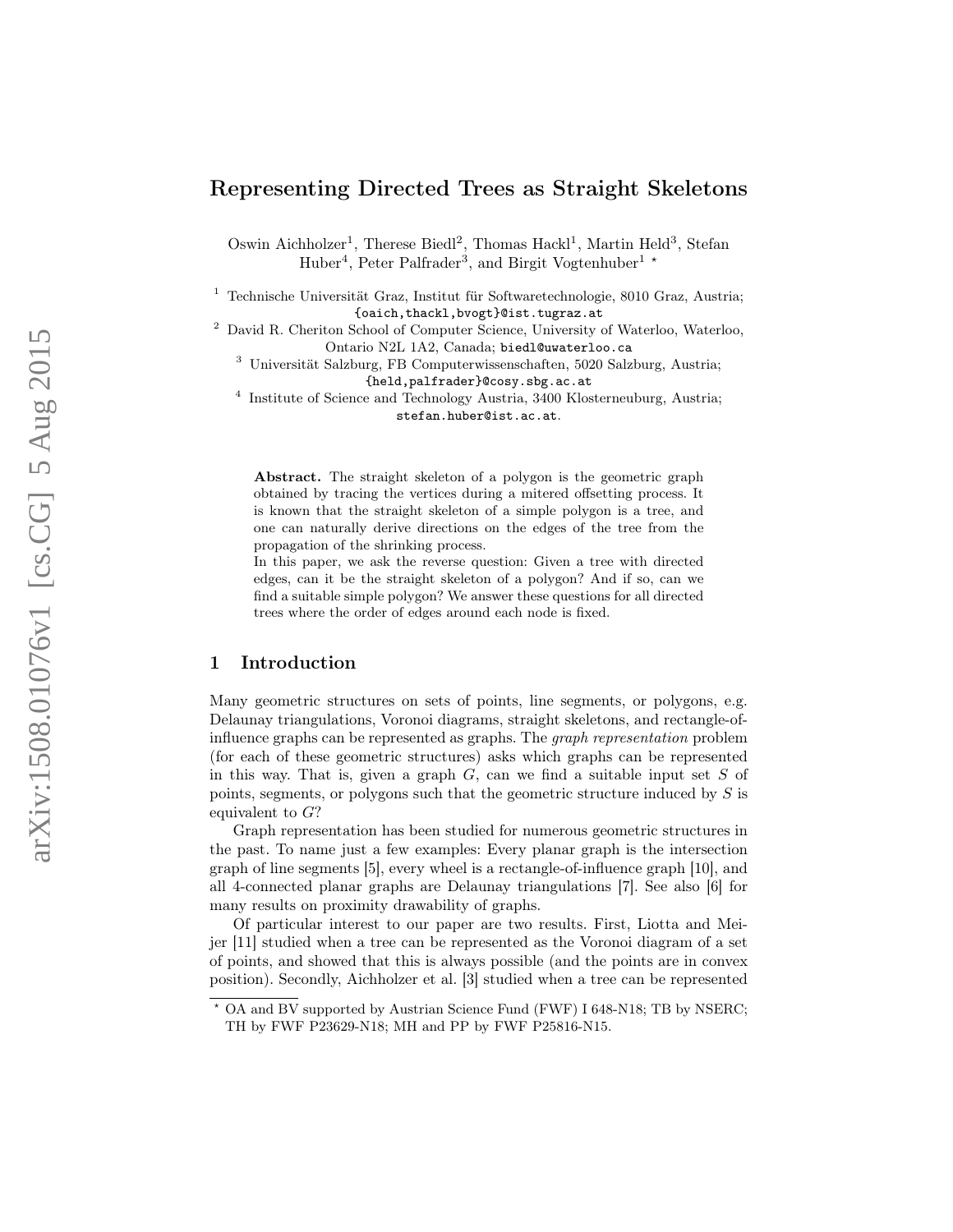as the straight skeleton of a polygon, and showed that this is always possible (and the polygon is convex).

### 1.1 Background

The *straight skeleton*  $S(P)$  of a simple polygon P is defined via a wavefrontpropagation process: Each edge of  $P$  emits a wavefront edge moving in a selfparallel manner at unit speed towards the interior of the polygon.

Initially, at time  $t = 0$ , this wavefront is a single polygon that is identical to P. As the propagation process continues, however, the wavefront will change due to self-interaction: (i) In edge events, an edge of the wavefront shrinks to zero length and is removed from the wavefront. (ii) In *split events*, a vertex of the wavefront meets the interior of a previously non-incident wavefront edge. This split partitions the edge and the polygon into two parts that now propagate independently. (iii) If the input is not in general position, more complex interactions are possible. For example, entire portions of the wavefront collapse at once when parallel wavefronts that were emanated by parallel polygon edges meet, or new reflex wavefront vertices are created when multiple reflex vertices interact in a vertex-event. The propagation process ends once all components of the wavefront have collapsed. Therefore, the set of wavefront edges at any time t form one or more polygons, which we call the wavefront and denote by  $W(t)$ .

The straight skeleton  $S(P)$ , introduced by Aichholzer et al. [\[2\]](#page-11-6), is then defined as the geometric graph whose edges are the traces of the vertices of  $W(t)$  over time; see [Figure 1.](#page-1-0) For simple polygons,  $S(P)$  always is a tree [\[2\]](#page-11-6), with the leaves corresponding to vertices of P and interior vertices having degree 3 or more. Several algorithms are known to construct the straight skeleton [\[1,](#page-11-7)[8](#page-11-8)[,9\]](#page-11-9).

We can distinguish between convex and reflex vertices of P or  $W(t)$ . A vertex v is reflex (convex) if the interior angle at v is greater (less) than  $\pi$ . We call an arc of  $S(P)$  reflex (convex) if it was traced out by a reflex (convex) vertex of the wavefront. When discussing the

<span id="page-1-0"></span>

**Figure 1:** The straight skeleton  $S(P)$ of an input polygon  $P$  (bold) is the union of the traces of wavefront vertices. Wavefront polygons at different times are shown in gray.

wavefront propagation process, we will often interchangeably refer to wavefront vertices and straight skeleton arcs.

The roof model [\[2\]](#page-11-6) represents a convenient means to study the wavefront over the entire propagation period. It embeds the wavefront in three-space, where the z-axis represents time:  $\mathcal{T}(P) := \bigcup_{t \geq 0} (\mathcal{W}(t) \times \{t\})$ . The inner edges and vertices of this polytope correspond to arcs and nodes of the straight skeleton  $\mathcal{S}(P)$ , and the z-coordinate of each element corresponds to the time it was traced out by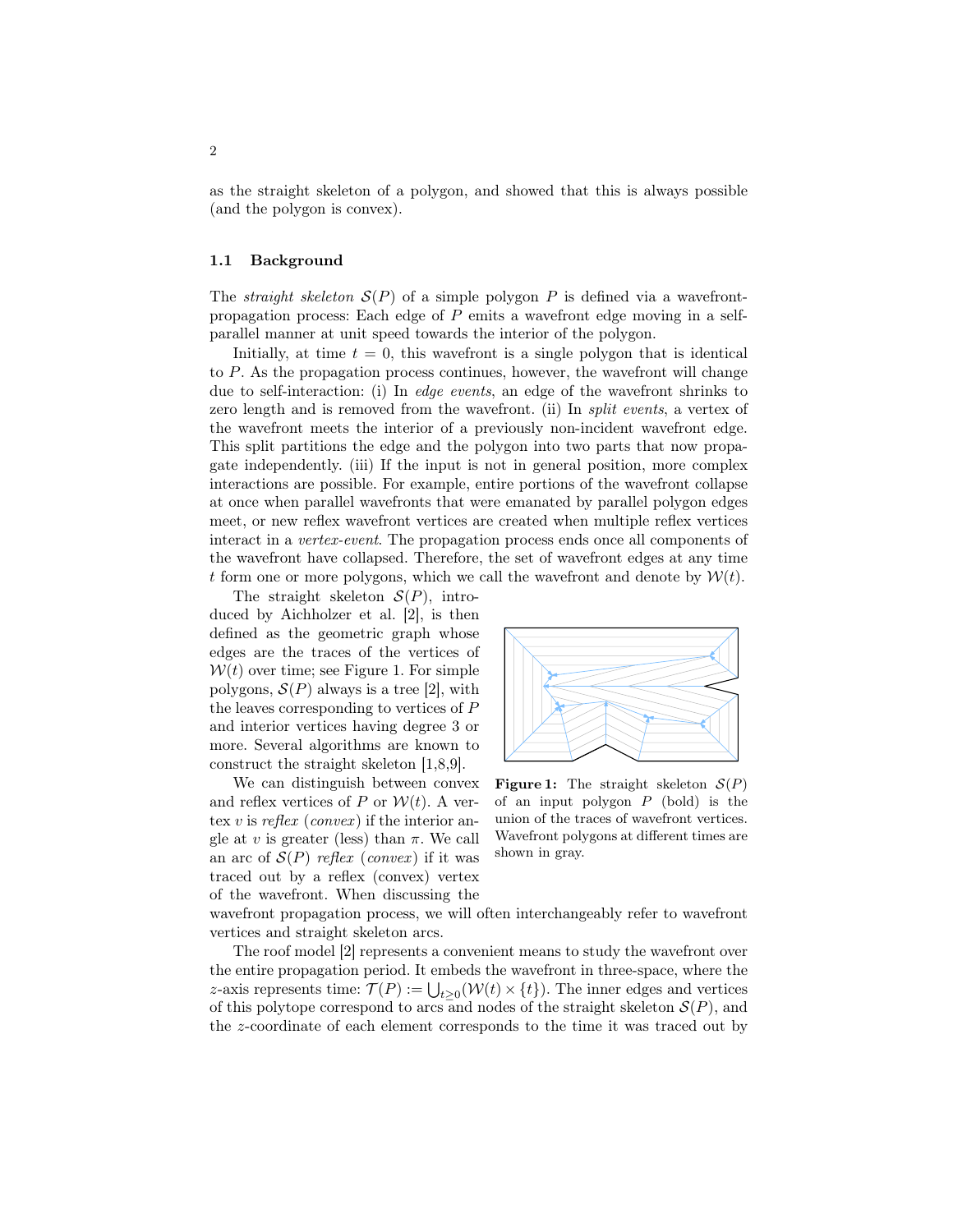the wavefront-propagation process. Reflex arcs correspond to valleys and convex arcs to ridges.

If we exclude polygons where parallel polygon edges cause entire wavefront segments to collapse at one time, resulting in horizontal roof edges, then arcs of  $S(P)$  will have been traced out by the wavefront during its propagation process, and we can assign a natural direction to these arcs: make them point into their trace direction. This assignment gives rise to the *directed straight skeleton*,  $S_d(P)$ .

A *directed tree*  $T$  is a directed graph whose underlying undirected graph is a tree, i.e., connected and acyclic. A *labeled tree*  $T_\ell$  is a tree with assignments of labels to its arcs. For most of this paper, trees are ordered, i.e., for every node there is a fixed circular order in which the arcs appear around this node.

It is customary to refer to the edges and vertices of the straight skeleton as arcs and nodes, and to reserve edges and vertices for elements of input or wavefront polygons. We also use *arcs* and *nodes* to refer to elements of trees.

#### 1.2 Our results

Our paper was inspired by the work in [\[3\]](#page-11-5), which studies undirected trees. However, the structure of the straight skeleton imposes directions on the arcs, except in degenerate cases. Hence, the natural question to ask is:

Problem 1 (Directed straight-skeleton realizability). Given a directed tree  $T$ , (i) is there a polygon P such that  $\mathcal{S}_d(P)$  shares the structure of T (we denote this by  $S_d(P) \sim T$ , and (ii) if yes, can we reconstruct such a polygon P from T?

Having directions assigned to the arcs makes the straight-skeleton realizability problem significantly harder: For example, one easily sees that in a convex polygon the straight skeleton is a rooted tree (with exactly one sink), and so not all directed trees can be represented via convex polygons. Hence, the results from [\[3\]](#page-11-5) do not transfer to directed trees.

The directed-straight-skeleton-realizability question can be asked for multiple meanings of "directed tree": It could be a geometric tree (nodes are given with coordinates), an ordered tree (the clockwise order of arcs around each node is specified) or an *unordered tree* (we have the nodes and arcs but nothing else). For a geometric tree, the problem is trivial, since the locations of the leaves specify the vertices of the only polygon for which this could be the straight skeleton. (If leaves are not specified as points but only as "being on a ray", then the geometric setting is non-trivial, but can be solved in polynomial time [\[4\]](#page-11-10).)

In this paper, we consider the variant of the problem for ordered trees. In the case of polygons in general position, we give three obviously necessary conditions and show that these are also always sufficient. It turns out that the order of arcs around nodes is not important, so the algorithm also works for unordered directed trees. We then turn to polygons without restrictions on vertex-positions. In this case the directed straight skeletons can be significantly more complicated, and in particular, have arbitrary degrees. Testing whether a directed tree can be represented as straight skeleton requires deeper insight into the structure of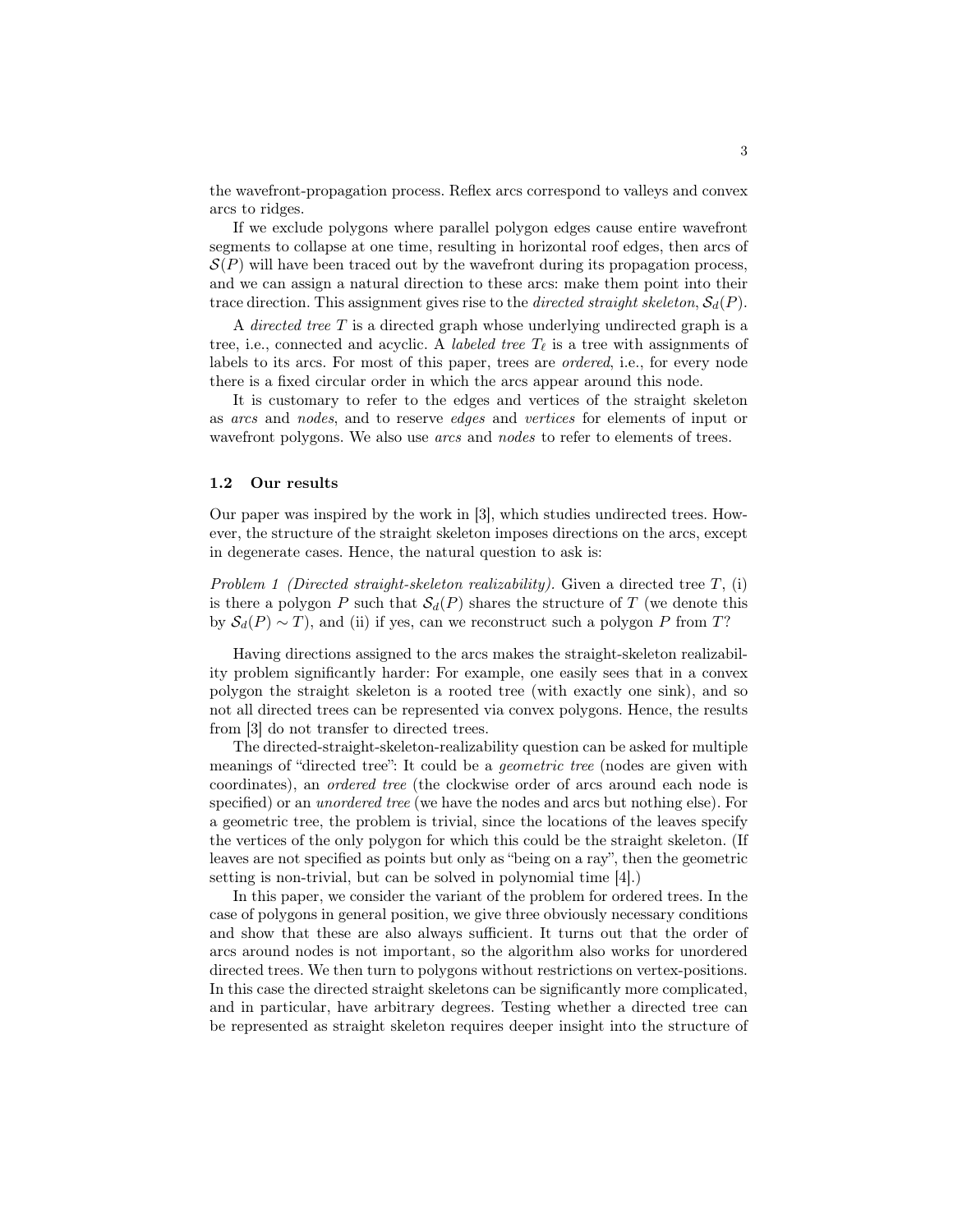straight skeletons, and we can exploit these to develop such a testing algorithm and, in case of a positive answer, find a suitable polygon.

# 2 Trees from Polygons in General Position

In a first step we restrict the problem to polygons in general position. By general position we mean that no four edges have supporting lines which are tangent to a common circle. In particular this means that during the wavefront propagation process only standard edge and split events are observed, resulting in straight skeletons where all interior nodes are of degree exactly three.

Investigating the structure of such directed straight skeletons enables us to establish a number of necessary conditions for a directed tree to be a directed straight skeleton of a polygon in general position.

*Necessary conditions.* Let  $P$  be a polygon in general position and let  $T$  be the directed tree such that  $\mathcal{S}_d(P) \sim T$ .

The leaves of  $T$  correspond to the vertices of  $P$ . In the roof model, these vertices have zero z-coordinate, while all other nodes have positive z-coordinates since they will have been created by an event at some time  $t > 0$ . Thus, any arc incident to a vertex  $v$  of  $P$  increases in elevation as it moves away from  $v$ . As such, all leaves of T must have in-degree 0 and out-degree 1.

The interior nodes all have degree 3 and are classified by their in- and outdegrees as follows:

- in-degree 3: (peak nodes) A collapse of a wavefront component (of triangular shape) at the end of its propagation process is witnessed by a local maximum in the roof. These local maxima correspond to nodes with in-degree three.
- in-degree 2: (collapse nodes) Edge events in the propagation process, i.e., collapsed wavefront edges, result in a node with two incoming arcs and one outgoing arc.
- in-degree 1: *(split nodes)* Split events will cause a node that has only one incoming arc and two outgoing arcs.
- in-degree 0: Since the roof model will have no local minima except at the edges of P [\[2\]](#page-11-6), nodes with in-degree zero and out-degree three cannot exist.

Of these, the case of a split event requires some more attention since it imposes additional restrictions on the incoming arc. Recall that we can distinguish between reflex and convex vertices of  $P$ , and note that any vertex is either reflex or convex by the general position assumption. For a split event to occur, a reflex vertex of the wavefront must crash into a previously non-incident part of the wavefront.

In the absence of vertex events, which create skeleton-nodes of degree at least four and therefore do not happen when the polygon is in general position, no reflex vertex can ever be created by an event. Thus, any reflex vertex that is part of an event must have been emanating from a reflex vertex of the input polygon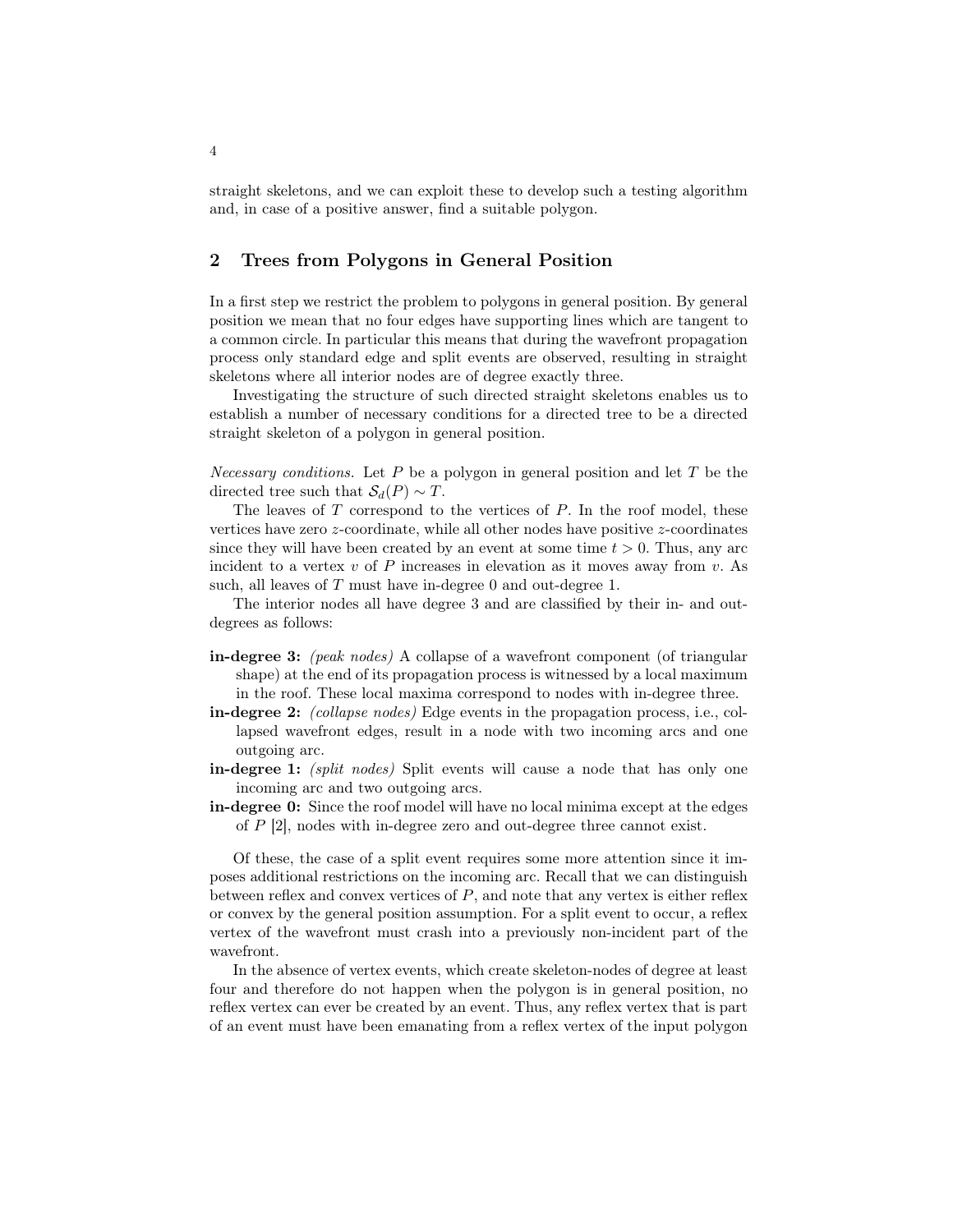itself. Accordingly, the incoming arc in a split event node must have a leaf at its other end.

We summarize these conditions in the following lemma.

<span id="page-4-0"></span>**Lemma 1.** Let P be a simple polygon in general position and let T be the directed tree such that  $S_d(P) \sim T$ . Then in T

- (G1) the incident arc of each leaf is outgoing,
- (G2) every interior node has degree 3 and at most two outgoing arcs,
- (G3) if an interior node has out-degree two, then the incoming arc connects directly from a leaf.

Observations. Let  $T$  be a directed tree that satisfies conditions (G1–G3). Classify the interior nodes as split nodes, collapse nodes and peaks as above. The goal is to show that any such tree can indeed be realized as a straight skeleton. For this, we split the tree into multiple subtrees in a particular way (also illustrated in the example in [Figure 3\)](#page-6-0). We have the following observations. Full proofs of the next four lemmas can be found in [Appendix A.](#page-12-0)

<span id="page-4-3"></span>**Lemma 2.** Let  $T$  be a directed tree that satisfies conditions (G1–G3). If  $T$  has no split nodes, then T has exactly one peak.

<span id="page-4-1"></span>**Lemma 3.** Let  $T$  be a tree that satisfies conditions  $(G1-G3)$ . Create a forest  $F$  as follows: At any split node s of  $T$ , remove s, remove the leaf incident to the incoming arc of s, and replace the two outgoing arcs of s by two new leaves that are connected to the other ends of these arcs. Then each component of F satisfies conditions  $(G1-G3)$  and has exactly one peak.

Sufficient conditions. It remains to be shown that the necessary conditions (G1– G3) from [Lemma 1](#page-4-0) are also sufficient. We show this by constructing a simple polygon P such that  $\mathcal{S}_d(P) \sim T$ , given a directed tree T that satisfies (G1–G3). We start by showing this for trees that have no split nodes.

<span id="page-4-2"></span>**Lemma 4.** For any directed tree T that satisfies  $(G1-G3)$  and has no split nodes, there is a convex polygon P such that  $\mathcal{S}_d(P) \sim T$ .

Proof. We show this by constructive induction. Any triangle is a polygon such that its straight skeleton shares the structure of the peak node of T.

To construct a polygon  $P$  for a tree  $T$  with  $k$  interior nodes, we first construct a polygon  $P'$  for a tree T' with  $k-1$  interior nodes. We obtain T' by replacing a node of T and its two adjacent leaves with a single leaf  $\ell$ . (There always is such a node.) To obtain  $P$ , we compute an exterior offset of  $P'$  and replace the vertex that corresponds to  $\ell$  with a sufficiently small edge such that it collapses before the wavefront of  $P$  reaches  $P'$ .

This polygon P will then satisfy  $S_d(P) \sim T$ . See [Figure 2](#page-5-0) for an illustration.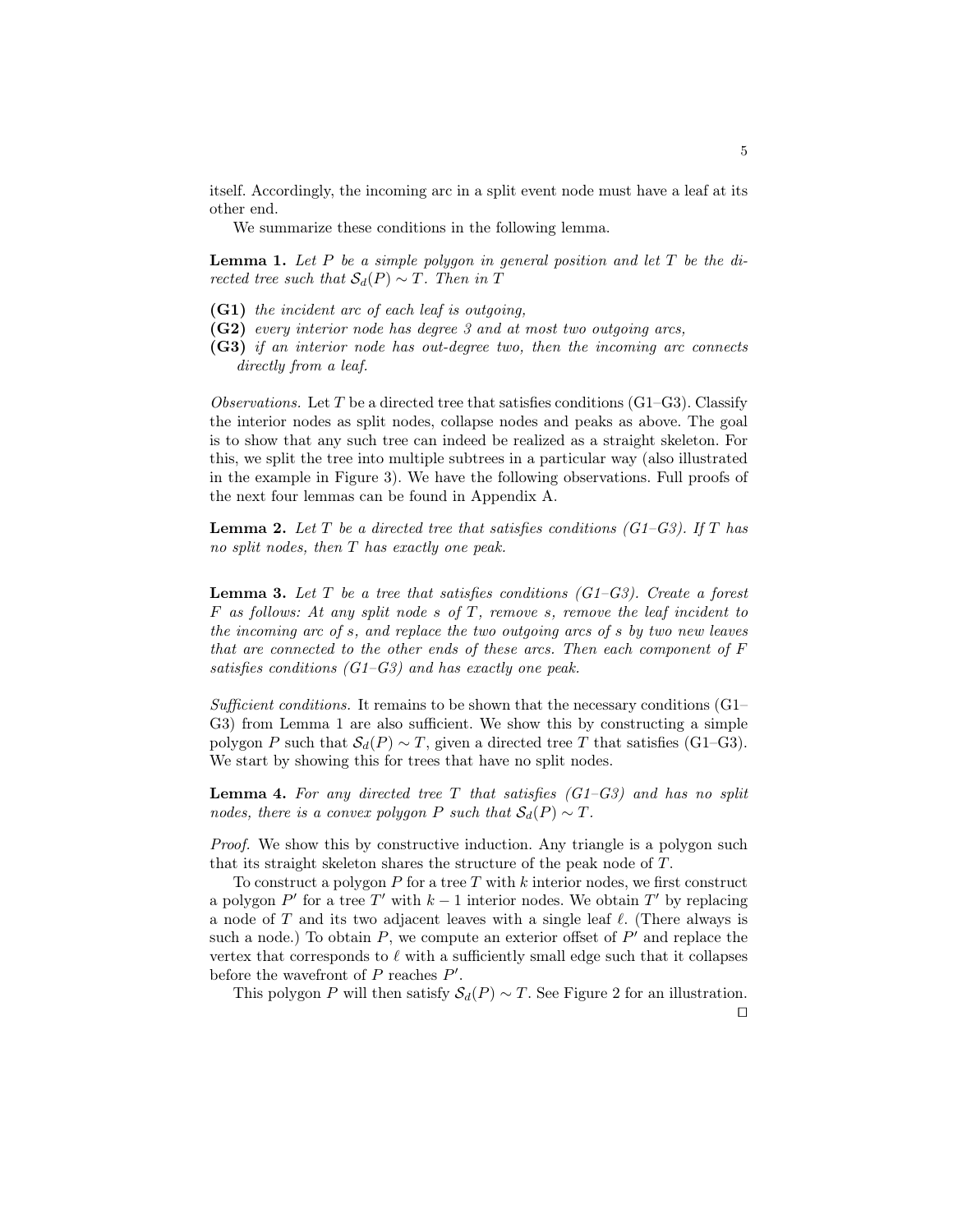Furthermore, it is possible to add a constraint on one interior angle of the polygon:

<span id="page-5-0"></span>

<span id="page-5-2"></span>**Lemma 5.** Let  $T$  be a directed tree without split nodes and let  $\ell$  be a leaf of T. Further, let  $\alpha$  be an arbitrary angle with  $0 < \alpha < \pi$ . Then there exists a convex polygon P such that  $S_d(P) \sim T$ and such that the interior angle at the vertex that corresponds to  $\ell$  is  $\alpha$ .

Figure 2: Creating the polygon for a tree with  $k+1$  interior nodes from a polygon for a tree with one less.

Now we are ready to consider trees with split nodes.

<span id="page-5-1"></span>**Lemma 6.** Let T be a directed tree that satisfies conditions  $(G1-G3)$ . Then there exists a polygon P such that  $S_d(P) \sim T$ .

*Proof.* As in [Lemma 3,](#page-4-1) we split T at split nodes, also dropping the incoming reflex arc and its incident leaf. We obtain a forest  $F = \{T_1, T_2, \ldots, T_n\}$  where each  $T_i$  is a tree without split nodes.

This forest can in turn be considered an undirected tree, where each  $T_i$  gives rise to a node and nodes are connected if and only if the corresponding trees originally had a split node in common. We pick an arbitrary root for  $F$ , say  $T_1$ , and construct a convex polygon  $P_1$  such that  $\mathcal{S}_d(P_1) \sim T_1$ .

This root  $T_1$  is connected to one or more children in  $F$  via split nodes. Let  $T_2$  be such a child, and let  $\ell_1 \in T_1$  and  $\ell_2 \in T_2$  be the two leaves obtained when splitting at the split node common to  $T_1$  and  $T_2$ . Let  $v_1$  be the vertex in  $P_1$ corresponding to  $\ell_1$ , and assume it has angle  $\alpha_1 < \pi$ .

We construct a convex polygon  $P_2$  such that  $\mathcal{S}_d(P_2) \sim T_2$  and the vertex  $v_2$ corresponding to  $\ell_2$  has angle  $\alpha < \pi - \alpha_1$ . This enables us to merge  $P_1$  and  $P_2$ in the following way: We place  $P_2$  in the plane such that  $v_1$  of  $P_1$  and  $v_2$  of  $P_2$ occupy the same locus. We rotate  $P_2$  such that the angle between a pair of edges of  $P_1$  and  $P_2$  is exactly  $\pi$ . Which pair of edges is chosen depends on where in the cyclic order the incident reflex leaf at the split node in  $T$  lies. The layout of  $P_1$  and  $P_2$  then corresponds to the layout of the wavefront at the split-event time. If we now compute a small outer offset and designate this to be  $P$ , then the directed straight skeleton of P has the same structure as the subtree of T that is made up by  $T_1, T_2$ , the split node, and its incident leaf; see [Figure 3.](#page-6-0)

We then repeat this process for another child of  $T_1$  or  $T_2$ . Note that it may be necessary to scale the polygon that we add to a sufficiently small size so that it does not conflict with other parts of the polygon already constructed. This is always possible since for each vertex of a polygon there exists a disk that intersects the polygon only in the wedge defined by the vertex.

Once all elements of the forest have been processed, we have constructed a polygon P whose straight skeleton has the same structure as T, i.e.,  $\mathcal{S}_d(P) \sim T$ .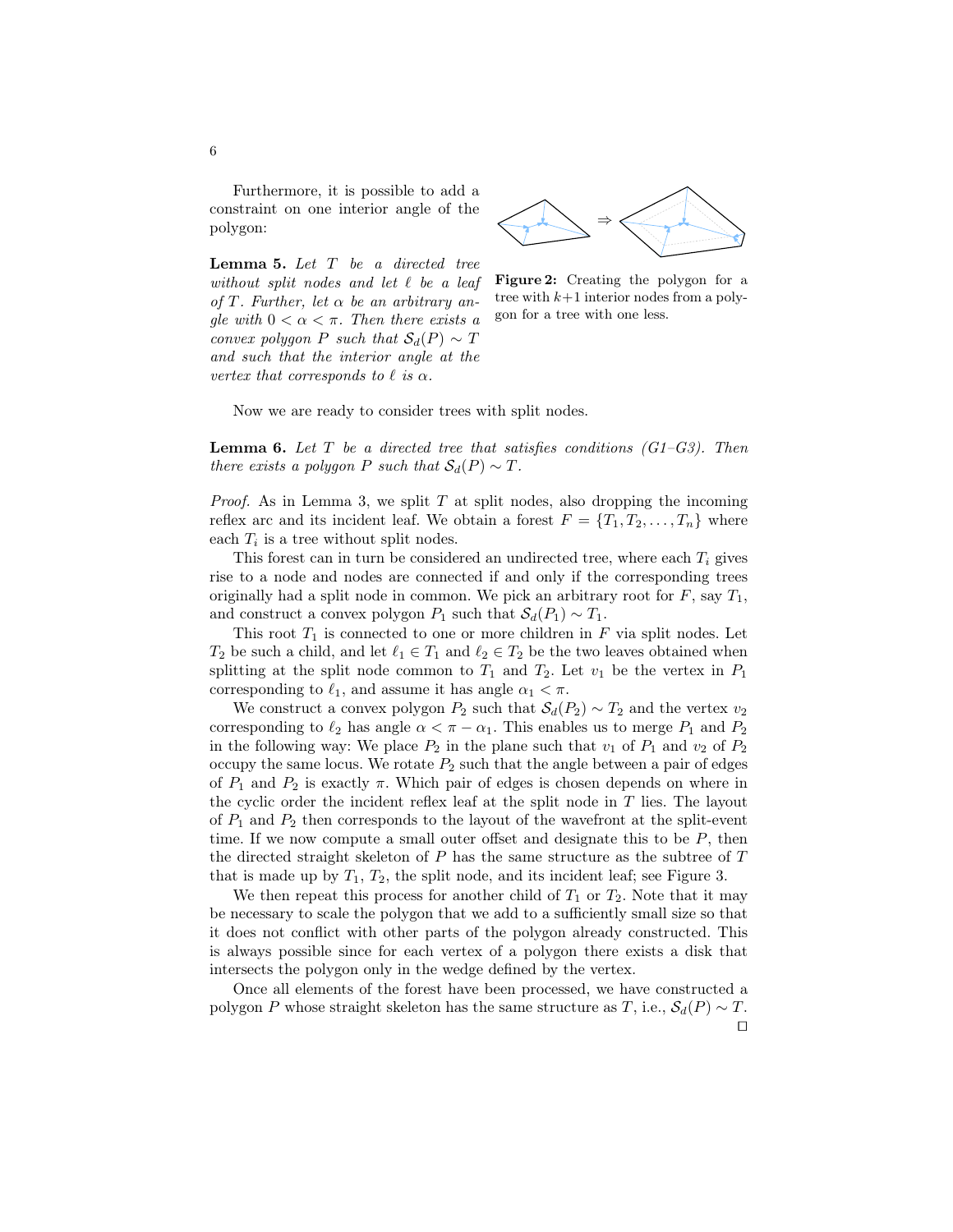<span id="page-6-0"></span>

**Figure 3:** (a) Given a directed tree we split it into a forest  $F$  of subtrees without split nodes. (b) Recursing on the structure of  $F$ , we can create convex polygons for each element (dotted) and then merge them into ever larger polygons.

Notice that conditions (G1–G3) do not depend on the order of arcs around nodes; we can construct a polygon for any such order. So in particular if  $T$  is an unordered tree that satisfies (G1–G3), then we can pick an arbitrary order and the lemma holds. Hence, we get the following theorem:

**Theorem 1.** An (ordered or unordered) directed tree  $T$  is the directed straight skeleton of a simple polygon  $P$  in general position if and only if  $T$  satisfies conditions (G1–G3).

# 3 Realizing trees with labeled arcs

Recall that an arc of the straight skeleton is called reflex (convex) if it was traced out by a reflex (convex) vertex of the wavefront. One can easily see that the construction in [Lemma 6](#page-5-1) creates a polygon where all arcs of the straight skeleton are convex, with the exception of arcs from leaves to split nodes.

For later constructions (for trees with higher degrees), it will be important that we test not only whether an ordered tree can be realized, but additionally we want to impose onto each arc whether it is reflex or convex in the straight skeleton. We study this question here first for trees with maximum degree 3.

So assume we have a directed tree  $T$  that satisfies (G1–G3). Additionally we now label each arc of T with either "reflex" or "convex", and we ask whether there exists a polygon  $P$  that realizes this labeled directed tree in the sense that  $\mathcal{S}_d(P) \sim T$  and the type of skeleton-arc in  $\mathcal{S}_d(P)$  matches the label of the arc in T. We denote this by  $\mathcal{S}_d(P) \sim_{\ell} T$ .

We observe that a peak node is created when a wavefront of three edges, a triangle, collapses. Therefore, all incident arcs at a peak node are convex.

For collapse nodes, we know that the outgoing arc is convex. (Recall that reflex arcs in a straight skeleton are only created in vertex events, which cannot exist when all interior nodes have degree three.) At least one of the incoming arcs needs to be convex, as two reflex wavefront vertices meeting in an event will result in a node of degree at least four.

We have already established that the incoming arc at a split node needs to be reflex. Furthermore, it is easy to see that the two outgoing arcs of a split node need to be convex.

<span id="page-6-1"></span>We summarize the necessary conditions for a labeled directed tree to correspond to a straight skeleton in the following lemma: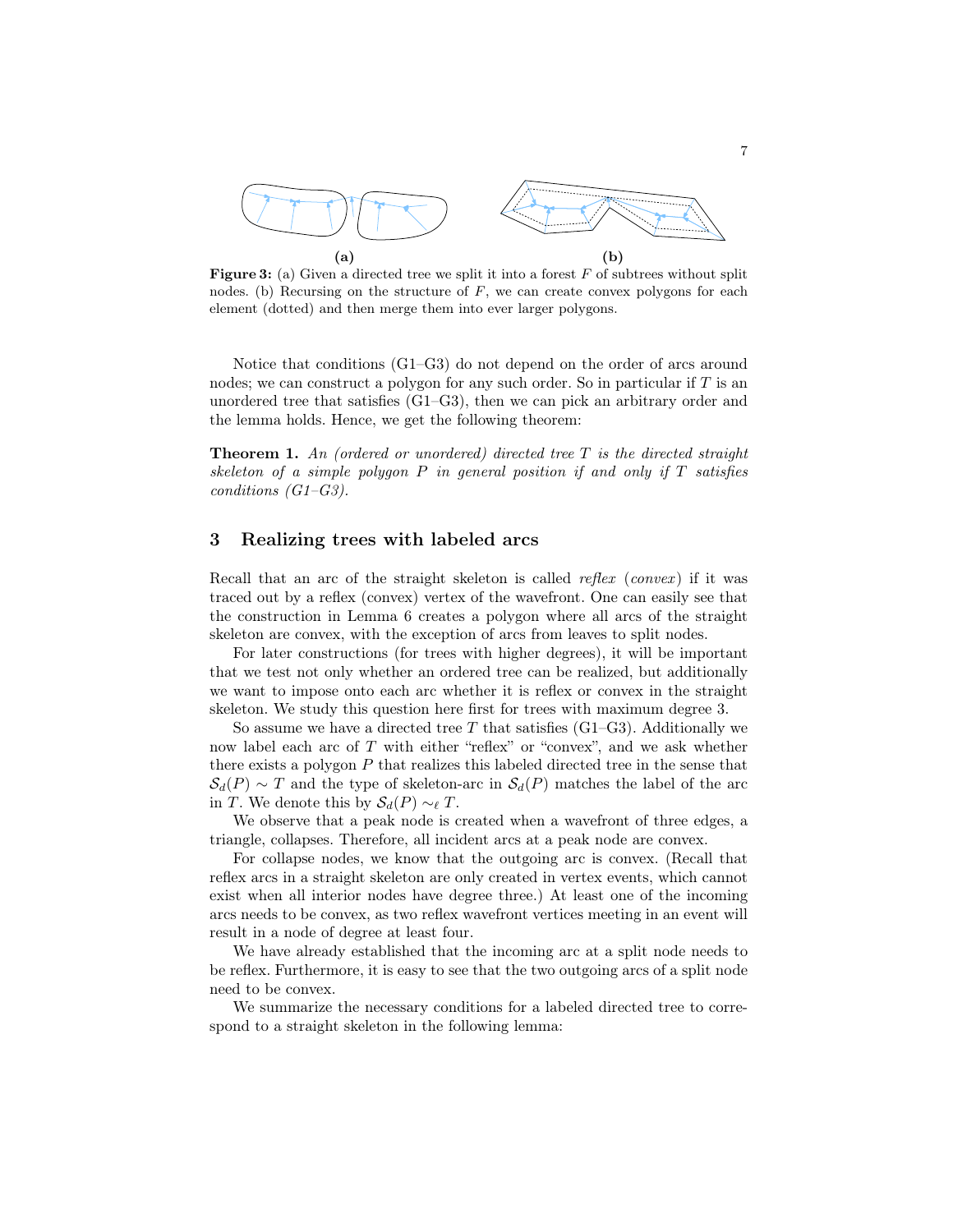**Lemma 7.** Let P be a simple polygon in general position and let  $T_{\ell}$  be the labeled directed tree such that  $\mathcal{S}_d(P) \sim_{\ell} T_{\ell}$ . Then

(L1) for peak nodes, all incoming arcs are convex;

- (L2) for collapse nodes, at least one incoming arc and the outgoing arc are convex;
- (L3) for split nodes, the incoming arc is reflex and both outgoing arcs are convex.

We will now show that  $(L1-L3)$  are also sufficient:

**Lemma 8.** Any labeled directed tree  $T_{\ell}$  that meets conditions (G1–G3) from [Lemma 1](#page-4-0) and  $(L1-L3)$  from [Lemma 7](#page-6-1) is realizable by a simple polygon P.

*Proof.* Since reflex arcs in  $T_{\ell}$  only originate at leaves and terminate at collapse or split nodes (interior nodes never have outgoing reflex arcs, and peak nodes have no incoming reflex arcs), we can create a tree  $T'_\ell$  by replacing each collapse node that has an incoming reflex arc with a leaf and dropping the two incident incoming arcs and their leaves. This resulting tree  $T'_{\ell}$  will have no reflex arcs except for those leading from a leaf to split nodes by (L1), (L3), and (G3). Thus, we can create a polygon  $P'$  such that  $\mathcal{S}_d(P') \sim_{\ell} T'_{\ell}$  by the process described in the proof of [Lemma 6,](#page-5-1) respecting all labels.

We now obtain  $P$  by offsetting  $P'$  slightly to the outside. Then, we modify  $P$ at each vertex  $v$  that corresponds to a leaf in  $T'_\ell$  that was the result of replacing a collapse node of  $T_\ell$ . Note that each such vertex v is convex since the outgoing arc of a collapse node is convex by  $(L2)$ . We insert a small edge in place of v, replacing it with  $v_1$ , the edge, and  $v_2$ . We choose the angles at  $v_1$  and  $v_2$  such that one of them is reflex and the other is convex, in order to match the labeling of  $T_{\ell}$ . [Figure 4](#page-8-0) illustrates this operation.

By making the new edge sufficiently small, we can ensure that these events happen before the wavefront becomes identical to  $P'$ , and thus before all remaining events of the wavefront propagation.  $\Box$ 

### 4 Arbitrary Node Degrees

Once we allow for straight skeletons where interior nodes can have degrees larger than three, a number of previous constraints no longer hold. Most importantly, during the wavefront propagation vertex events can happen, resulting in new reflex vertices in the wavefront after the event. Consequently, for instance, split nodes no longer need to be adjacent to leaves. Larger node degrees also result in more complex variants of split, collapse, and peak nodes. Note that we continue to restrict polygons from having parallel edges as those might cause skeleton arcs which have no direction (when they get created as a result of two wavefront edges crashing into each other) or straight skeleton arcs that are neither reflex nor convex (when two parallel wavefronts moving in the same direction become incident at an event).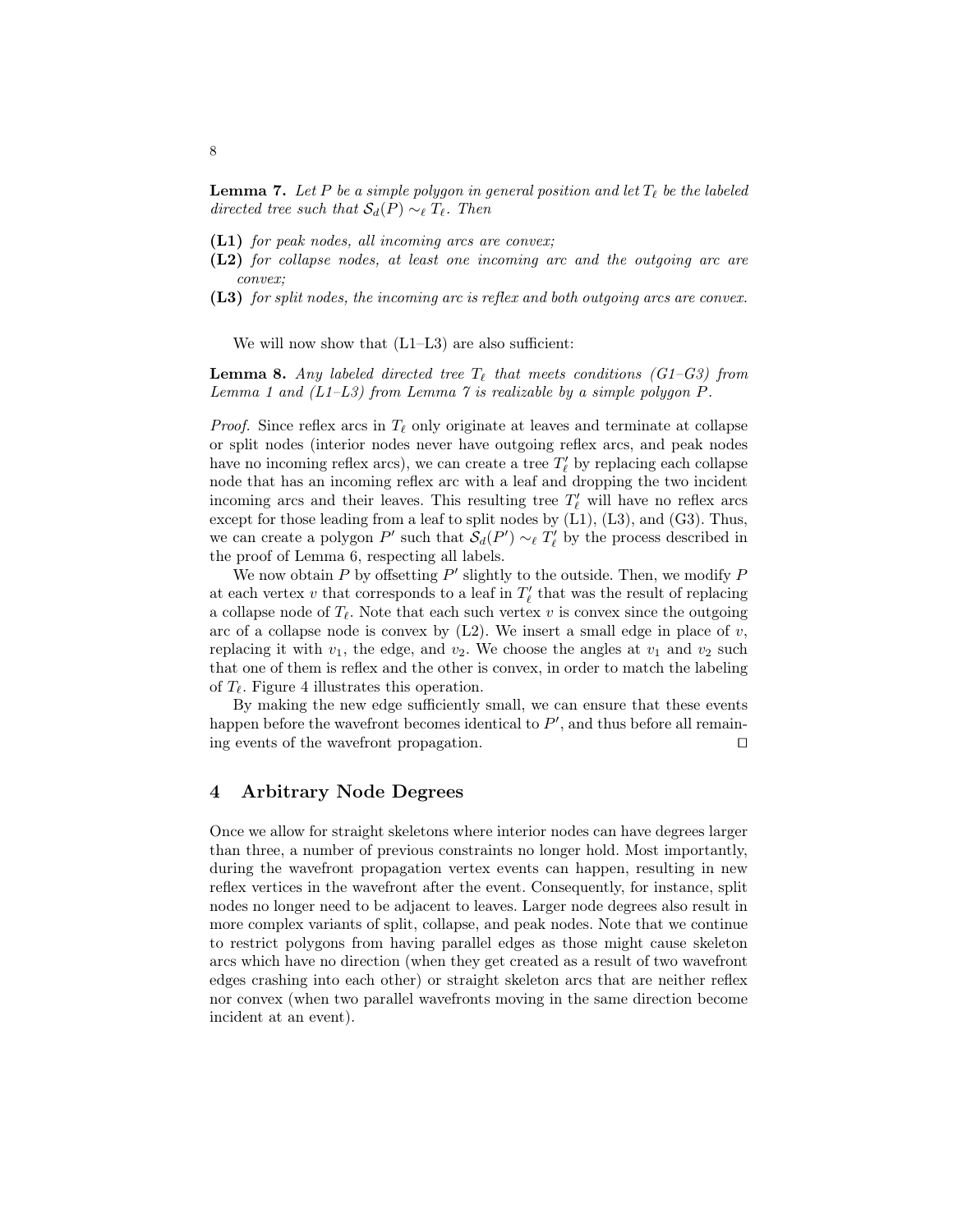In order to understand what combinations of reflex and convex incoming and outgoing arcs may exist at a node in a directed straight skeleton, we study the different shapes that a wavefront may have at an event at locus  $p$  and time t. At a time  $t-\delta$  immediately prior to the event, the wavefront will consist of a combination of reflex and convex vertices, tracing out reflex and convex arcs, all of which will meet at  $p$  at time  $t$ . We

<span id="page-8-0"></span>

Figure 4: Extending a convex vertex of P such that a leaf in its tree is replaced by a collapse node where one incoming arc is reflex and one is convex.

choose  $\delta$  sufficiently small such that no event will happen in the interval  $[t-\delta, t)$ . Consider the wavefront around a locus  $p$  at an event, and consider the *wedges* that have been already swept by the wavefront. With wedge we mean the area near p swept over by a continuous portion of the wavefront polygon until time  $t$ .

If a single wedge covers the entire area around  $p$ , we call it a *full* wedge. The interior angles of other wedges might be less than  $\pi$ , greater than  $\pi$ , or exactly  $\pi$  as illustrated in [Figure 5.](#page-8-1) We call the first type of wedge *reflex* and the second type of wedge *convex*, after their corresponding wavefront vertices in the simple case. The third type of wedge we simply call  $\pi$ -wedge.

<span id="page-8-1"></span>

Figure 5: Wavefront wedges at event times are either full wedges or can be classified by their interior angle. The wedges (already-swept areas) are gray, the remaining white sectors are covered by the wavefront polygon(s).

A single wedge may have been traced out by just one wavefront edge if a wedge at an event has an interior angle of exactly  $\pi$ , but in all other cases it is the area covered by two or more wavefront edges and their incident wavefront vertices, which have traced out one or more incoming arcs at  $p$ . Note that all but the two outermost edges of this part of the wavefront collapse at time t.

We will establish arc-*patterns* to describe combinations of arcs at a node. Such a pattern is a string consisting of the types of arcs:  $r$  for an incoming reflex arc, c for an incoming convex arc, and  $\hat{r}$  and  $\hat{c}$  for their outgoing counterparts. We will use operators known from language theory, such as parentheses to group blocks, the asterisk (\*) to indicate the preceding character or group may occur zero or more times, the plus sign  $(+)$  to indicate the preceding block may occur one or more times, and the question mark ( ? ) to indicate it may exist zero times or once. When defining patterns we give them variable names in capitals.

We now investigate which combination of arcs may trace out which types of wedges. For this purpose we first characterize single wedges and provide their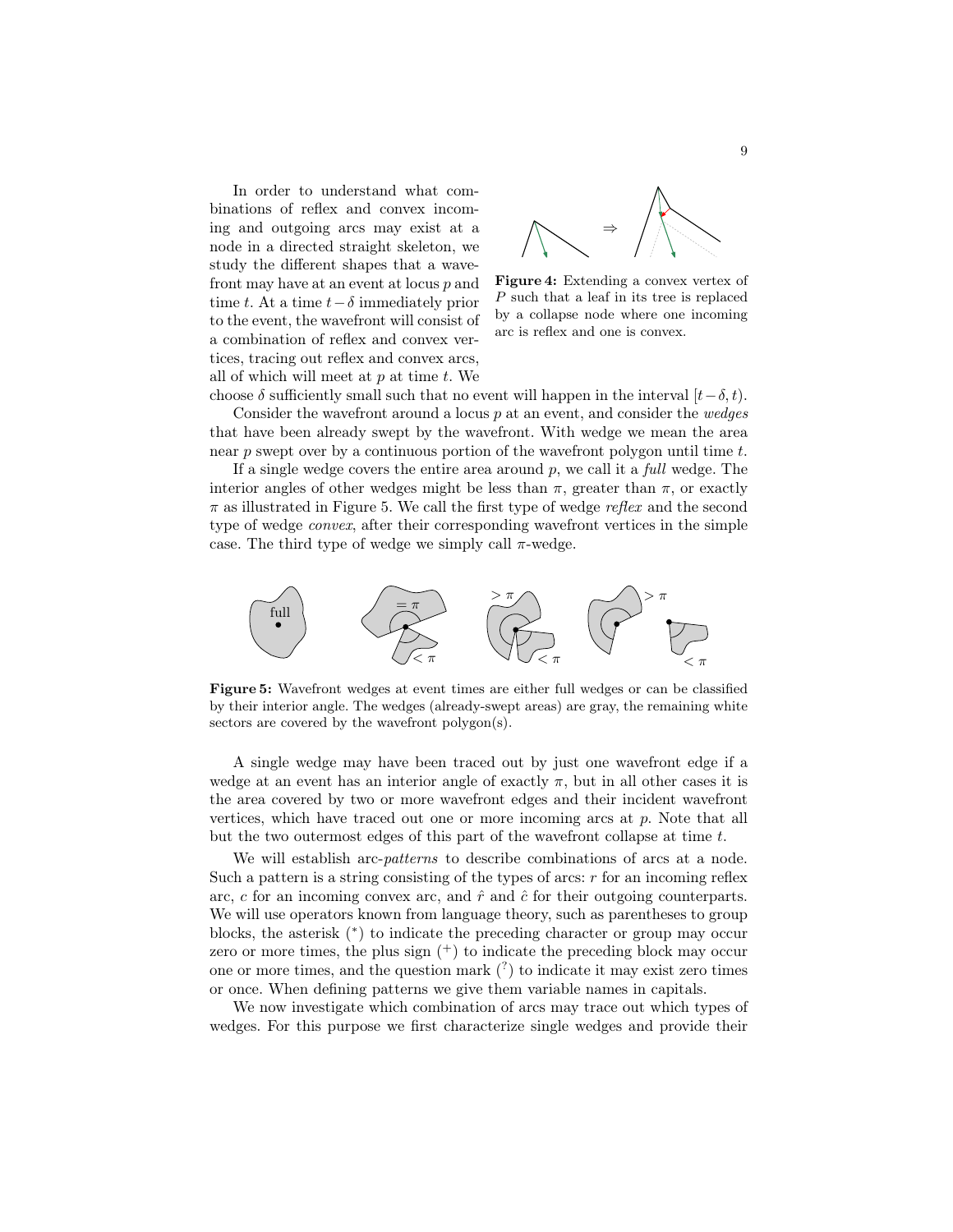describing arc-patterns. Then we examine all possible single wedge combinations and provide allowed arc-patterns for interior nodes.

In this section, we give only an overview of arc-patterns of single wedges and of arc-patterns for possible combinations of these wedges at interior nodes. For a detailed analysis please see [Appendix B.](#page-14-0)

As mentioned, single wedges can be reflex wedges, convex wedges,  $\pi$ -wedges, and so called *full wedges*, the latter being traced out by a wavefront that collapses completely around a locus p. The arc-pattern for a reflex wedge is  $R := r (cr)^*,$ i.e., one reflex vertex, followed by zero or more (convex, reflex) pairs of vertices and thus arcs. If a reflex wedge is created by a single reflex wavefront vertex (and its incident edges) then we call it trivial. Otherwise, we call it non-trivial, with  $R_+ = r \, (c r)^+$  specifying the arc-pattern of a non-trivial reflex wedge.

The arc-pattern for a convex wedge is  $C := r^2 c (r^2 c)^* r^2$ . Like for reflex wedges we distinguish trivial (traced out by a single convex vertex) and nontrivial convex wedges, the latter (any pattern matching C and having length at least two) being denoted by  $C_+$ .

The case of  $\pi$ -wedges is related to the case of reflex wedges. A  $\pi$ -wedge is either traced out by exactly one wavefront edge (no incoming arcs), or it has the same pattern as for a non-trivial reflex wedge. Hence, we have as arc-pattern  $P := \emptyset \mid R_+$ . Note that since we have explicitly excluded parallel polygon edges for this problem setting, only trivial  $\pi$ -wedges can exist. Therefore, we will set  $P := \emptyset$  here.

Last, the arc-pattern of a full wedge is  $F := c (r^2 c)^* c (r^2 c)^* c (r^2 c)^*$ .

<span id="page-9-0"></span>

Figure 6: All wedge combinations possible at a node.

Analyzing possible combinations of single wedges at interior nodes we get seven different allowed arc-patterns (see [Figure 6](#page-9-0) (a-h)):  $N_a := C_+ \hat{c}$ ,  $N_b :=$  $C \hat{c} (R \hat{c})^+$ ,  $N_d := P \hat{c} (R \hat{c})^+$ ,  $N_e := R_+ \hat{r}$ ,  $N_f := (R \hat{c})^+ R \hat{r}$ ,  $N_g :=$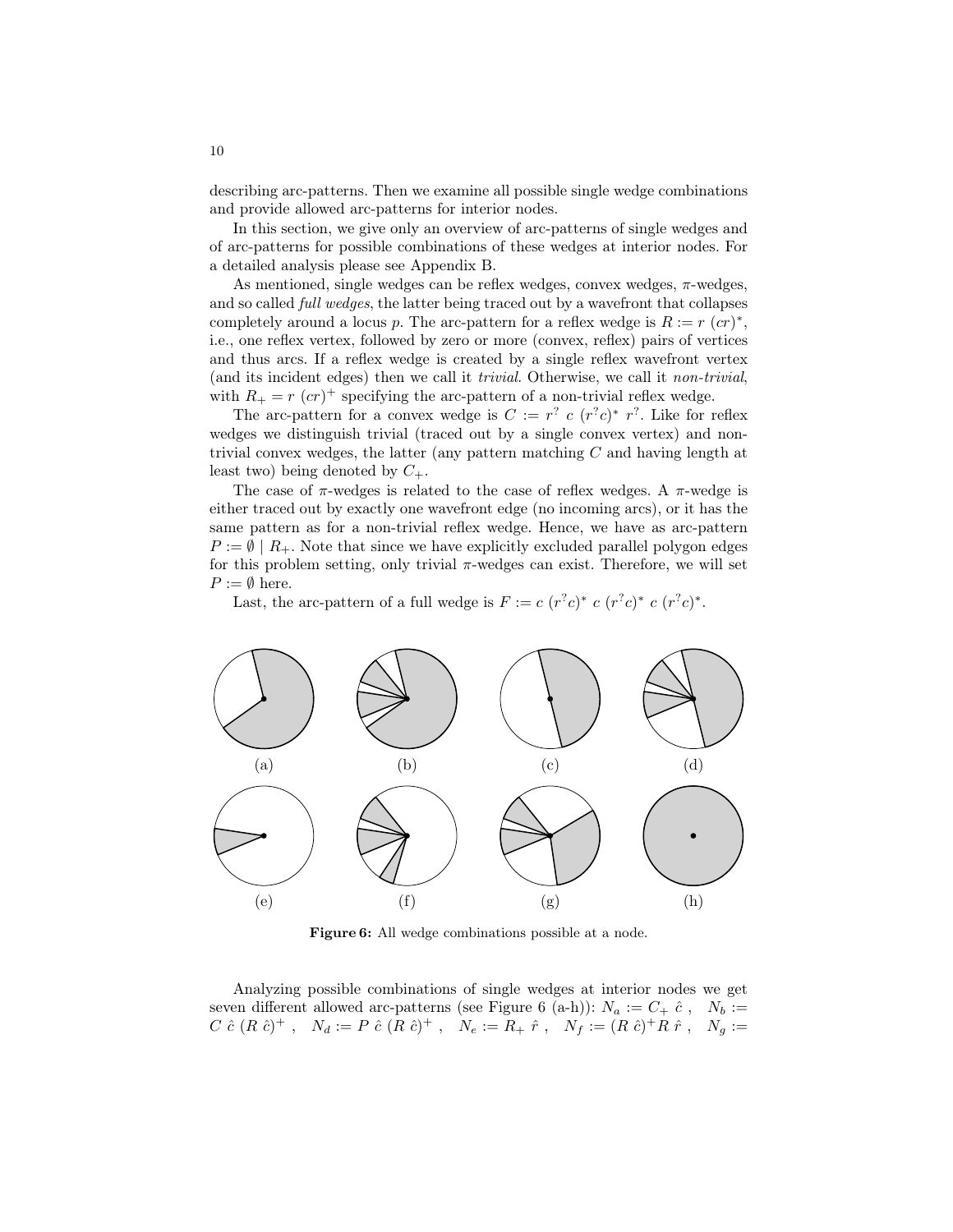$(R \hat{c})^+ R \hat{c}$ , and  $N_h := F$ . (Note that the pattern from [Figure 6](#page-9-0) (c) will not result in an event without parallel polygon edges, which we have excluded.) A simple split node is matched via  $N_d$ , a simple collapse node is handled by  $N_a$ (with  $C_+$  being either cc, rc, or cr), and a simple peak node is matched by  $N_h$ .

Since these are all possible wavefront/wedge combinations, any interior node of the straight skeleton will have to match  $N := N_a|N_b|N_d|N_e|N_f|N_a|N_h$ . We can state the following lemma:

<span id="page-10-0"></span>**Lemma 9.** Let P be a simple polygon and let  $T_{\ell}$  be the labeled directed tree such that  $S_d(P) \sim_{\ell} T_{\ell}$ . Then the cyclic order of arcs of any interior node of  $T_{\ell}$  needs to match the pattern specification N defined above.

After the necessity of the discussed conditions we now prove their sufficiency.

<span id="page-10-1"></span>**Lemma 10.** Let  $T_\ell$  be any labeled directed tree for which (i) the cyclic order of arcs of each interior node matches the pattern specification N defined above and (ii) each leaf has out-degree one. Then  $T_{\ell}$  is realizable by some simple polygon P, that is,  $S_d(P) \sim_{\ell} T_{\ell}$ .

*Proof.* We will construct  $P$  in a manner similar to the one described in [Lemma 6.](#page-5-1) We start by identifying maximally connected components  $C_1, C_2, \ldots, C_n$  of  $T_\ell$ containing nodes with out-degree either zero or one. These components take the place of the subtrees of our forest from [Lemma 6,](#page-5-1) and they are connected in  $T_{\ell}$ via split-nodes, i.e., nodes with out-degree  $\geq 2$ .

We pick an arbitrary component  $C_1$  and create a polygon  $P_1$  such that  $\mathcal{S}_d(P_1) \sim_{\ell} C_1$  as follows. If there are no outgoing arcs from  $C_1$ , we start at its unique peak node. Otherwise, there is exactly one outgoing arc, and we begin at the node it is incident to. Constructing a polygon for this node is straightforward by applying the concepts learned from considering convex, reflex, and full wavefront wedges. We proceed by extending this initial polygon step by step like in [Lemma 4,](#page-4-2) treating each reflex or convex vertex of the polygon as a wavefront wedge to be constructed, until we have a polygon for the entire component.

Next, we pick one of the split nodes connected to  $C_1$ . That split node, we call it  $n$ , will have one of the forms from [Figure 6](#page-9-0) that have at least two white sectors. The polygon we just created will cover one of these white sectors. (Depending on the type of arc connecting  $C_1$  to n, the polygon will either have a reflex or convex vertex for this arc.) We continue by constructing polygons for all remaining white sectors in the same fashion we used for constructing  $P_1$ . Note that this process allows us to force at least one angle, and therefore we can construct polygons that fit into the white sectors for  $n$ .

Now we have the wavefront polygon as it should be when the event at  $n$ happens. We compute a small exterior offset, joining all polygons into one larger polygon. The new reflex or convex vertices at this point are then further subdivided as required by the incoming arcs for n.

We repeat this process until we have covered all split nodes and thus all components and have thereby created a polygon whose structure matches  $T_{\ell}$ .

Please see [Appendix C](#page-18-0) for an example.

 $\Box$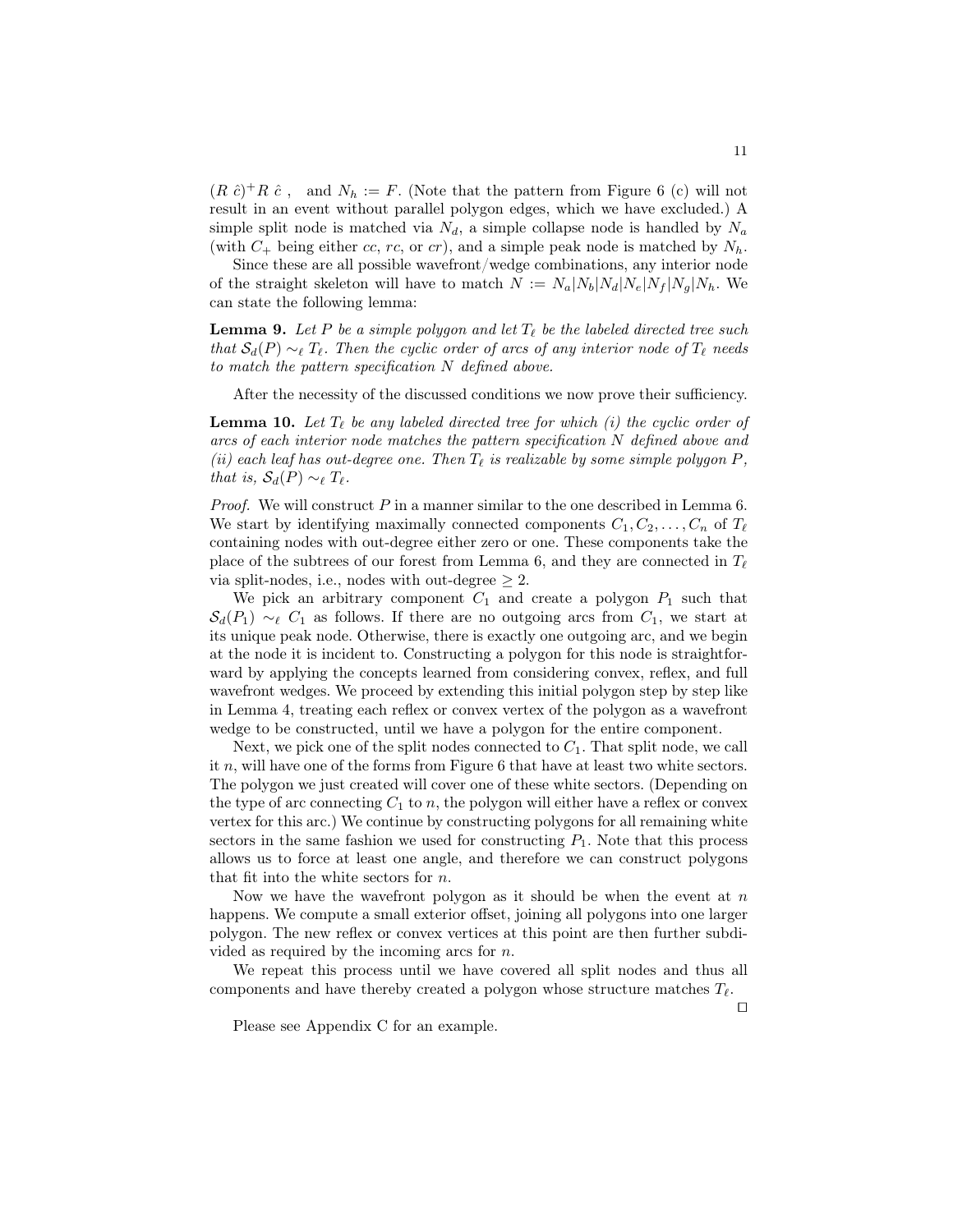Combining [Lemma 9](#page-10-0) and [Lemma 10,](#page-10-1) we obtain the following theorem:

**Theorem 2.** An ordered labeled directed tree  $T_{\ell}$  is the directed straight skeleton of a simple polygon P without parallel edges if and only if (i) the cyclic order of arcs of each interior node of  $T_{\ell}$  matches the pattern specification N defined above and (ii) each leaf has out-degree one.

Conclusion. In this work we developed a complete characterization of necessary and also sufficient conditions such that a given directed and labeled ordered tree can be represented as the straight skeleton of a simple polygon. This extends previous work on representing trees via related geometric structures [\[3,](#page-11-5)[11\]](#page-11-4).

We leave the algorithmic question – how efficient suitability of a given input tree can be tested and, in case of an affirmative answer, a corresponding simple polygon can be computed – for future research. We conjecture that both is possible in time linear in the size of the given tree.

### References

- <span id="page-11-7"></span>1. Aichholzer, O., Aurenhammer, F.: Straight Skeletons for General Polygonal Figures in the Plane. In: Samoilenko, A. (ed.) Voronoi's Impact on Modern Sciences II, vol. 21, pp. 7–21. Institute of Mathematics of the National Academy of Sciences of Ukraine, Kiev, Ukraine (1998)
- <span id="page-11-6"></span>2. Aichholzer, O., Aurenhammer, F., Alberts, D., Gärtner, B.: A Novel Type of Skeleton for Polygons. J. Univ. Comp. Sci 1(12), 752–761 (1995)
- <span id="page-11-5"></span>3. Aichholzer, O., Cheng, H., Devadoss, S.L., Hackl, T., Huber, S., Li, B., Risteski, A.: What makes a Tree a Straight Skeleton? In: Proc. 24th Canad. Conf. Comp. Geom (CCCG 2012). pp. 253–258. Charlottetown, PE, Canada (Aug 2012)
- <span id="page-11-10"></span>4. Biedl, T., Held, M., Huber, S.: Recognizing Straight Skeletons and Voronoi Diagrams and Reconstructing Their Input. In: Gavrilova, M., Vyatkina, K. (eds.) Proc. 10th Int. Sympos. Voronoi Diagrams in Sci. & Eng. (ISVD 2013). pp. 37–46. IEEE Computer Society, Saint Petersburg, Russia (Jul 2013)
- <span id="page-11-0"></span>5. Chalopin, J., Gonçalves, D.: Every Planar Graph is the Intersection Graph of Segments in the Plane (Extended Abstract). In: Proc. 41st Annu. ACM Sympos. Theory Comput. (STOC 2009). pp. 631–638. ACM, Bethesda, MD, USA (May 2009)
- <span id="page-11-3"></span>6. Di Battista, G., Lenhart, W., Liotta, G.: Proximity Drawability: A Survey. In: Tamassia, R., Tollis, I.G. (eds.) DIMACS International Workshop, Graph Drawing 94. LNCS, vol. 894, pp. 328–339. Springer, Princeton, NJ, USA (Oct 1995)
- <span id="page-11-2"></span>7. Dillencourt, M.B., Smith, W.D.: Graph-Theoretical Conditions for Inscribability and Delaunay Realizability. Discrete Math. 161(1-3), 63–77 (1996)
- <span id="page-11-8"></span>8. Eppstein, D., Erickson, J.: Raising Roofs, Crashing Cycles, and Playing Pool: Applications of a Data Structure for Finding Pairwise Interactions. Discrete & Comp. Geom. 22(4), 569–592 (1999)
- <span id="page-11-9"></span>9. Huber, S., Held, M.: A Fast Straight-Skeleton Algorithm Based On Generalized Motorcycle Graphs. Int. J. Comp. Geom. Appl. 22(5), 471–498 (Oct 2012)
- <span id="page-11-1"></span>10. Liotta, G., Lubiw, A., Meijer, H., Whitesides, S.: The Rectangle of Influence Drawability Problem. Comput. Geom. 10(1), 1–22 (1998)
- <span id="page-11-4"></span>11. Liotta, G., Meijer, H.: Voronoi Drawings of Trees. Comput. Geom. 24(3), 147–178 (2003)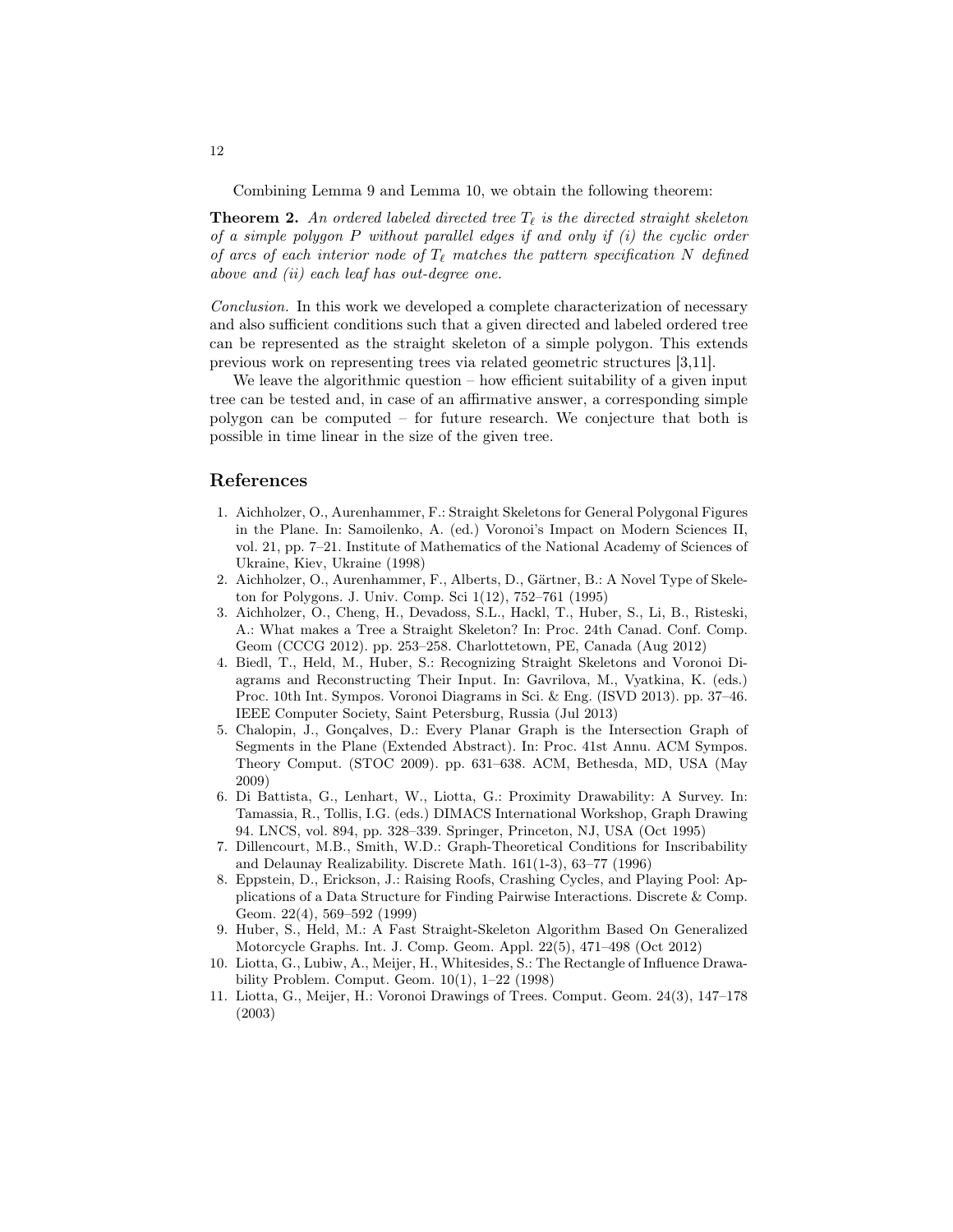# <span id="page-12-0"></span>A Proofs

### A.1 Proof of [Lemma 2](#page-4-3) (See page [5\)](#page-4-3)

**Lemma 2.** Let T be a directed tree that satisfies conditions (G1–G3). If T has no split nodes, then T has exactly one peak.

*Proof.* Say T has k nodes and  $k - 1$  directed arcs. Since (G1–G3) hold, each node has out-degree exactly zero or one. There are  $k-1$  arcs, so there are  $k-1$ nodes with out-degree one. This leaves exactly one node with out-degree zero, the single peak node.  $\Box$ 

#### A.2 Proof of [Lemma 3](#page-4-1) (See page [5\)](#page-4-1)

**Lemma 3.** Let  $T$  be a tree that satisfies conditions (G1–G3). Create a forest  $F$  as follows: At any split node s of  $T$ , remove s, remove the leaf incident to the incoming arc of s, and replace the two outgoing arcs of s by two new leaves that are connected to the other ends of these arcs. Then each component of F satisfies conditions (G1–G3) and has exactly one peak.

Proof. Removing one s gives three connected components. One of these is a leaf and removed. In the other two, we added a leaf with one outgoing arc, and for all other nodes in-degrees and out-degrees are unchanged. So (G1–G3) hold for all created components. Since out-degrees are unchanged, every component of the final forest F has no split nodes, and hence a unique peak by the [Lemma 2.](#page-4-3)  $\square$ 

#### A.3 Proof of [Lemma 4](#page-4-2) (See page [5\)](#page-4-2)

**Lemma 4.** For any directed tree T that satisfies  $(G1-G3)$  and has no split nodes, there is a convex polygon P such that  $S_d(P) \sim T$ .

This is a more verbose version of the proof:

Proof. We show this constructively by induction on the number of interior nodes of T. Recall that T has a unique peak node.

In the base case, T consists just of a peak node and three incident leaves. Choose an arbitrary triangle; the straight skeleton then has such a structure.

Now let us assume that for every tree  $T$  with  $k$  interior nodes we can find a convex polygon P such that  $S_d(P) \sim T$ .

Given T' with  $k + 1$  interior nodes we construct P' with  $S_d(P') \sim T'$  as follows. Find an interior node  $n$  of  $T'$  that is incident to two leaves and obtain  $T''$  from  $T'$  by dropping these two leaves, turning n in  $T''$  into a leaf. Since  $T''$  has only k interior nodes, we can find a convex polygon  $P''$  such that  $\mathcal{S}_d(P'') \sim T''$ .

To construct  $P'$ , we compute a small exterior offset of  $P''$  and replace the vertex corresponding to  $n$  with a small edge. It should be sufficiently small that it will collapse before the wavefront propagating from  $P'$  reaches  $P''$ . This ensures that the event happens before any other in the wavefront propagation.

By this construction, the polygon  $P'$  will satisfy  $\mathcal{S}_d(P') \sim T'$ . See [Figure 2](#page-5-0) for an illustration.  $\Box$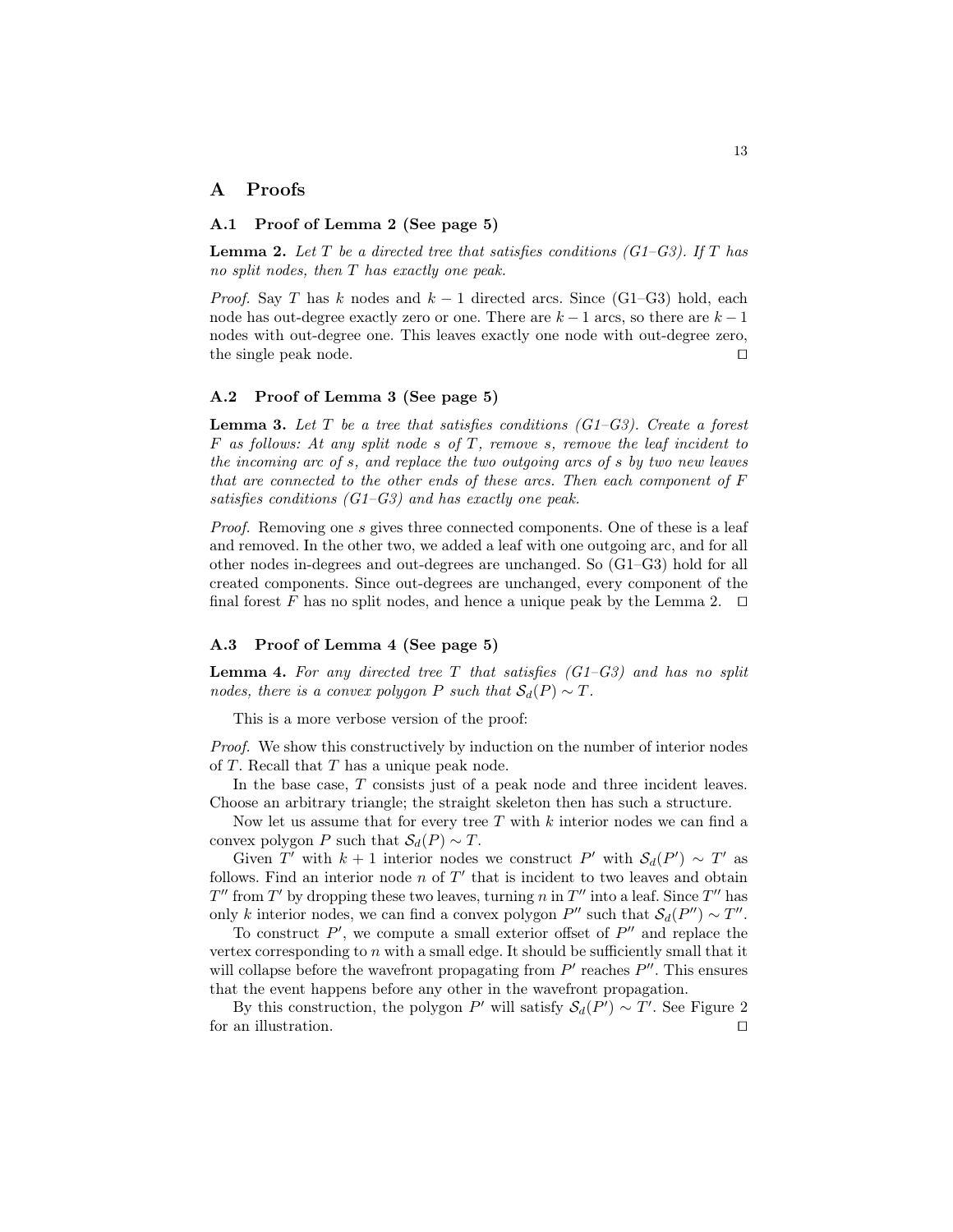#### A.4 Proof of [Lemma 5](#page-5-2) (See page [6\)](#page-5-2)

**Lemma 5.** Let T be a directed tree without split nodes and let  $\ell$  be a leaf of T. Further, let  $\alpha$  be an arbitrary angle with  $0 < \alpha < \pi$ . Then there exists a convex polygon P such that  $S_d(P) \sim T$  and such that the interior angle at the vertex that corresponds to  $\ell$  is  $\alpha$ .

*Proof.* Let p be the unique peak node in T, and let  $p = v_0, v_1, \ldots, v_{m-1}, v_m = \ell$ be the nodes on the unique path from p to  $\ell$  in T. Pick a series of m values  $\alpha_i$ such that  $0 < \alpha_1 < \alpha_2 < \ldots < \alpha_{m-1} < \alpha_m = \alpha$ .

When we create the triangle whose straight skeleton corresponds to the tree immediately around  $p$ , we choose it so that the angle at the polygon vertex corresponding to  $v_1$  is  $\alpha_1$ . Throughout the expansion steps, we maintain that the angle at the vertex corresponding to  $v_i$  (if it is a leaf of the current polygon) is  $\alpha_i$ .

When expanding the polygon at some leaf, we can choose the angle at one of the incident new vertices, as long as it is larger than the angle of the vertex replaced and less than π. See [Figure 7](#page-13-0) for an illustration.

Thus, if we expand at the vertex corresponding to  $v_i$  (for some  $i \geq 1$ ), it has angle  $\alpha_i$ , and we can pick the angle at the vertex corresponding to  $v_{i+1}$  to be  $\alpha_{i+1}$ . At the end of the expansion the angle at the vertex that corresponds to  $v_m = \ell$  is now  $\alpha_m = \alpha$ .

<span id="page-13-0"></span>

Figure 7: When extending a polygon, we can choose the angle at one of the two new vertices. The new angle can be an arbitrary value between the angle of the replaced vertex and  $\pi$ .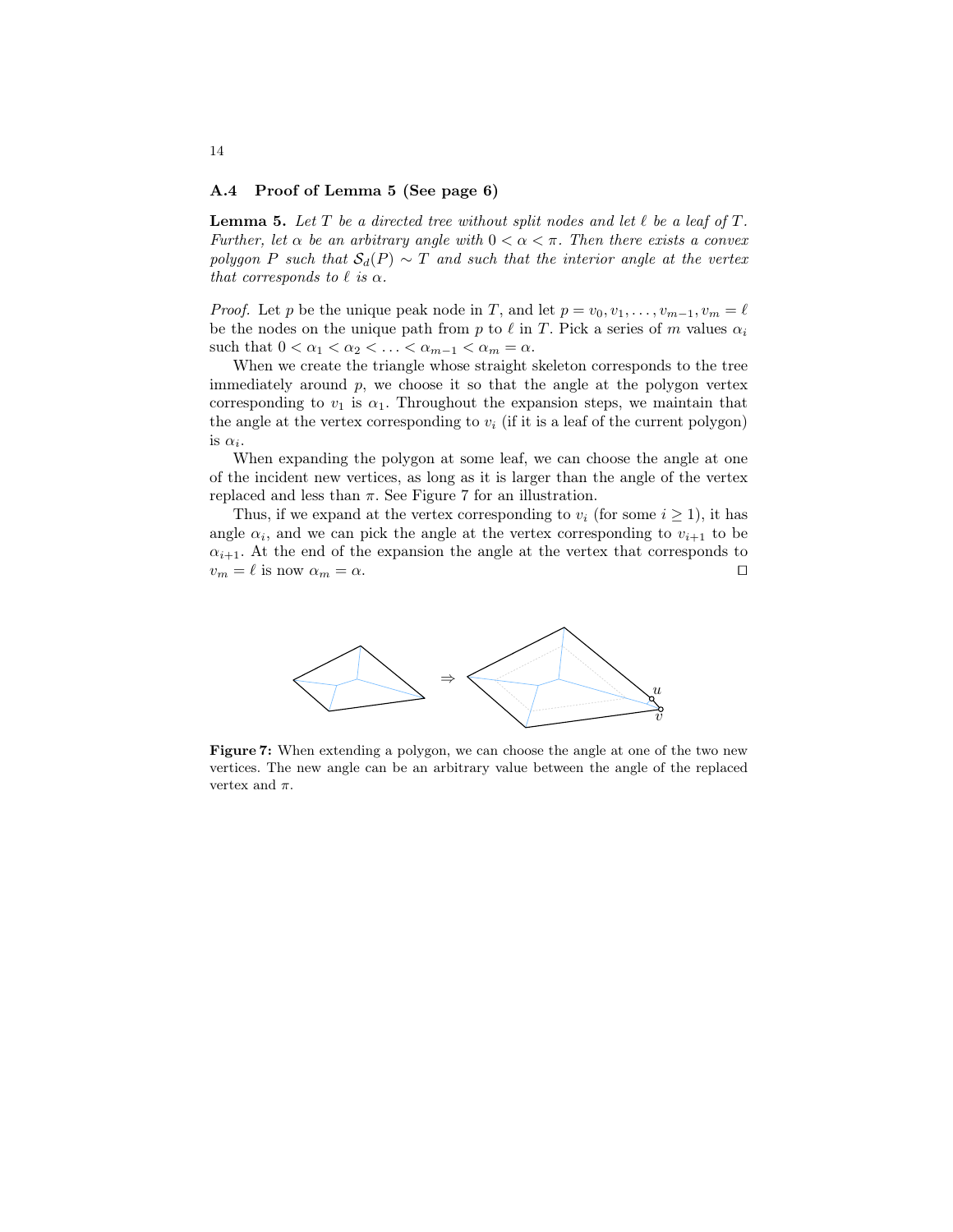### <span id="page-14-0"></span>B Details on allowed arc-patterns at interior nodes

We investigate which combination of arcs may trace out which types of wedges. For this purpose it is useful to look at the wavefront at a time  $t-\delta$  immediately before the event, when all edges are still of proper length and not collapsed. We first consider single wedges and will afterwards discuss all possible combinations of them. Since all edges move at unit speed and reach  $p$  exactly at time  $t$ , we know that just before the event their supporting lines must all be tangent to a common circle.

Reflex Wedges. First, let us look at reflex wedges [\(Figure 8\)](#page-15-0). A reflex wedge can, of course, be created by a single reflex wavefront vertex and its incident edges. However, if it is created by more edges, then:

- The vertices incident to the two outermost edges ( $e_\ell$  and  $e_r$  in [Figure 8\)](#page-15-0) need to be reflex, because adding a convex vertex would introduce a wavefront edge that has already swept  $p$  by time  $t$ .
- Since no two consecutive reflex vertices of the wavefront can become incident at an event (they always move away from one another), there needs to be a convex vertex between any two reflex vertices. This convex vertex will also reach  $p$  at time  $t$ .
- Between two reflex vertices of a reflex wedge, no two consecutive convex vertices can exist. If they did, the wavefront edge between them at time  $t - \delta$  would not be tangent to the circle and thus, would collapse prior to t, causing an event. However, we chose  $\delta$  such that there is no event between  $t - \delta$  and t.
- Any reflex vertex of the reflex wedge at time t−δ can in turn be replaced by a pair of reflex vertices with their convex vertex connector; cf. [Figure 8](#page-15-0) (3). This implies that an arbitrary number of reflex vertices can appear in one reflex wedge.

Summarizing, the pattern describing the arcs of a reflex wedge is  $R := r (cr)^*$ , i.e., one reflex vertex, followed by zero or more (convex, reflex) pairs of vertices and thus arcs.

We call a reflex wedge *trivial* if it was traced out by a single vertex and its two incident wavefront edges, and *non-trivial* otherwise. Let  $R_{+} = r (cr)^{+}$  be the pattern specification for a non-trivial reflex wedge.

Convex Wedges. A convex wedge in the simplest case is the result of a single convex vertex and its incident wavefront edges. More complex situations are possible: Many consecutive convex vertices may reach  $p$  at the same time. Further, between any two convex vertices there may be one reflex vertex (see e.g. [Figure 4](#page-8-0) on how to replace a convex vertex with two vertices, one of them reflex). Even the outermost vertices in any collapsing chain need not be convex.

Therefore, we can establish the pattern  $C := r^2 c (r^2 c)^* r^2$  for a convex wedge.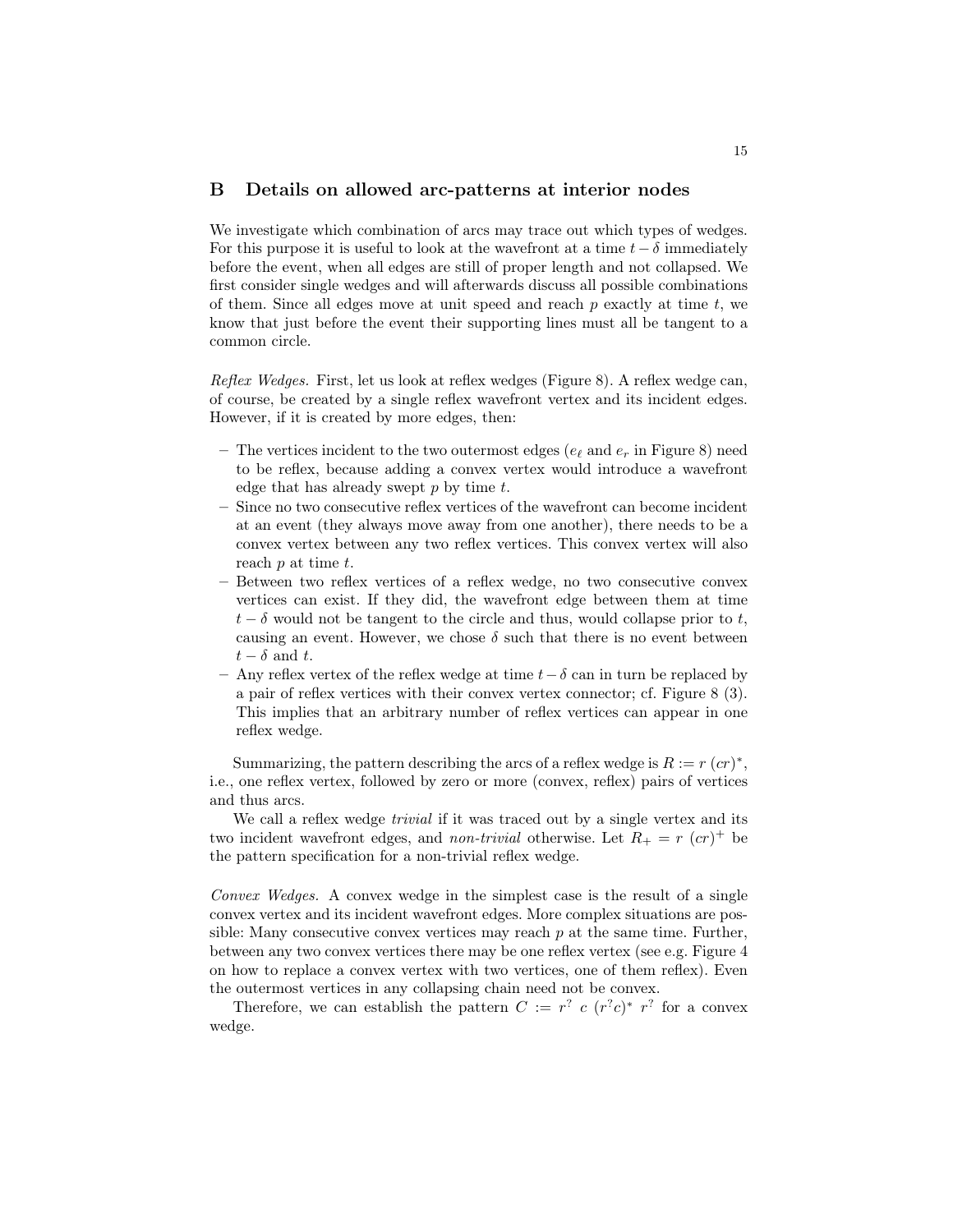<span id="page-15-0"></span>

Figure 8: Wavefronts (bold, blue) of a reflex wedge at (0) and immediately before (1–3) an event. Area already swept over by the wavefront is shown in gray. All edges participating in the event have supporting lines that are tangent to the circle around the event location.



Figure 9: Wavefronts (bold, blue) of a convex wedge immediately before an event. Area already swept over by the wavefront is shown in gray. All edges participating in the event have supporting lines that are tangent to the circle around the event location.

Similar to before, we call a convex wedge trivial if it was traced out by a single vertex and its two incident wavefront edges and non-trivial otherwise. We use  $C_{+}$  to denote any pattern matching C and having length at least two, i.e., a non-trivial convex wedge.

 $\pi$ -wedges. A wedge with interior angle  $\pi$  is related to the case of the reflex wedge. Either it is traced out by exactly one wavefront edge and there are no incoming arcs from this wedge to the event node, or it has the same pattern as for a reflex wedge. This is easy to see when again considering a time  $t - \delta$  and the circle such that all participating wavefront edges lie in supporting lines tangential to the circle. Either it is just one edge, and it is tangential, or there are several and they need to start and end with reflex vertices to be tangent to the circle. Since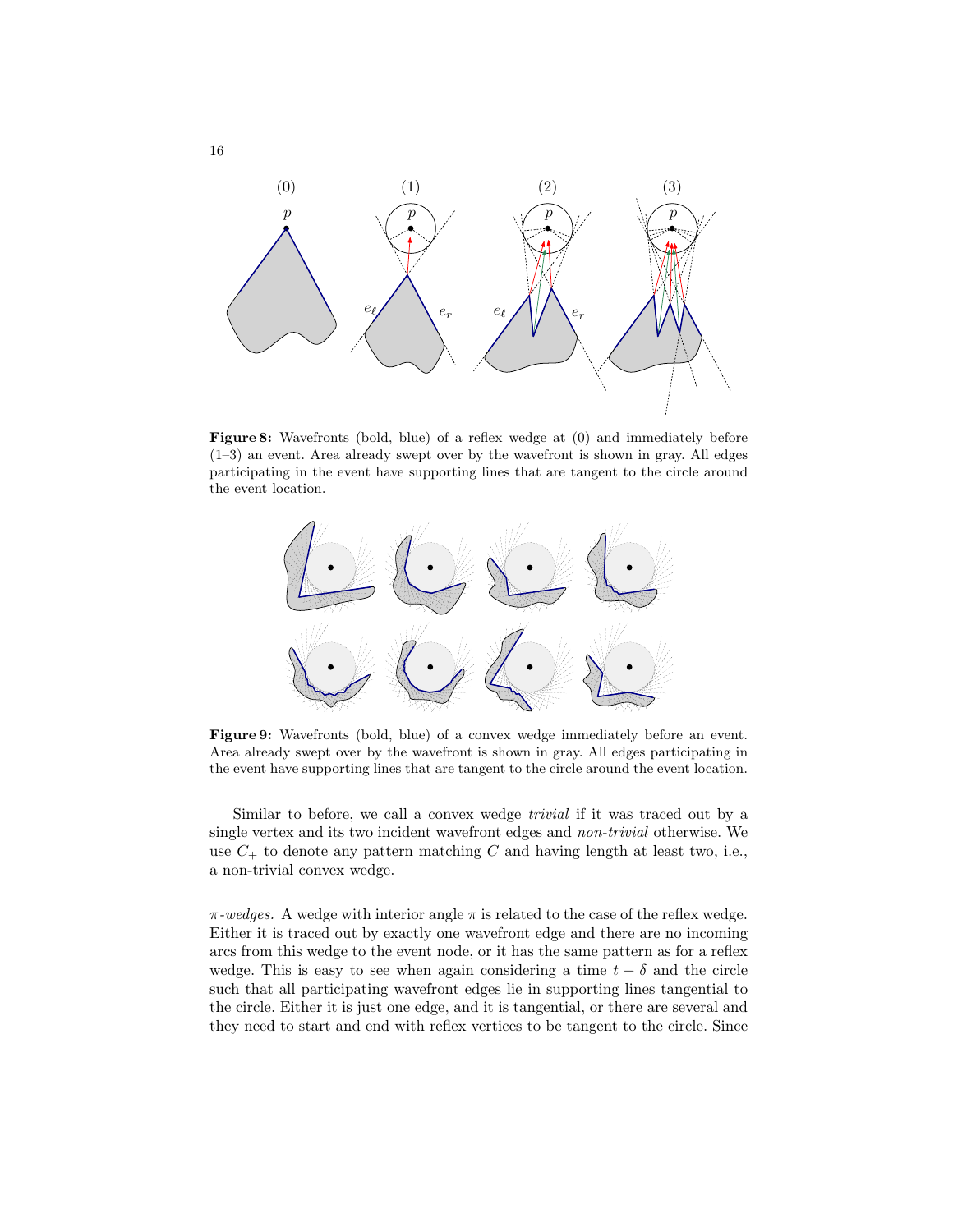in that case no wavefront edge actually touches the circle, we again cannot have more than one consecutive convex vertex.



**Figure 10:** Wavefronts (bold, blue) of a  $\pi$ -wedge immediately before an event. Area already swept over by the wavefront is shown in gray. All edges participating in the event have supporting lines that are tangent to the circle around the event location.

We call a  $\pi$ -wedge *trivial* if it was traced out by a single wavefront edge and, hence, has no incoming arc, and *non-trivial* otherwise.

Thus, the pattern for a  $\pi$ -wedge is  $P := \emptyset \mid R_+$ , that is, either it is empty or it is a non-trivial reflex-wedge pattern, i.e., with at least two reflex vertices.

Note that the outgoing arc of a non-trivial  $\pi$ -wedge is traced out by a vertex of the wavefront with interior angle exactly  $\pi$ . In such cases our problem statement that requires all arcs to be labeled either reflex or convex becomes invalid. We have therefore excluded polygons with parallel edges, and so for the purposes of this paper, only trivial  $\pi$ -wedges can exist. Therefore, we will set  $P := \emptyset$  here.

Full wedge. A full wedge is traced out by a wavefront that collapses completely around a locus p. In the simplest case this is a triangle. As in the case of the convex wedge we can replace any convex wavefront vertex with more convex wavefront vertices, and we can also put reflex vertices between any two convex vertices. The only constraint is that there need to be at least three convex vertices in total in order to close the wavefront polygon.



Figure 11: Wavefronts (bold, blue) of a full wedge immediately before an event. Area already swept over by the wavefront is shown in gray. All edges participating in the event have supporting lines that are tangent to the circle around the event location.

Therefore, the pattern for a full wedge is  $F := c (r^2 c)^* c (r^2 c)^* c (r^2 c)^*$ .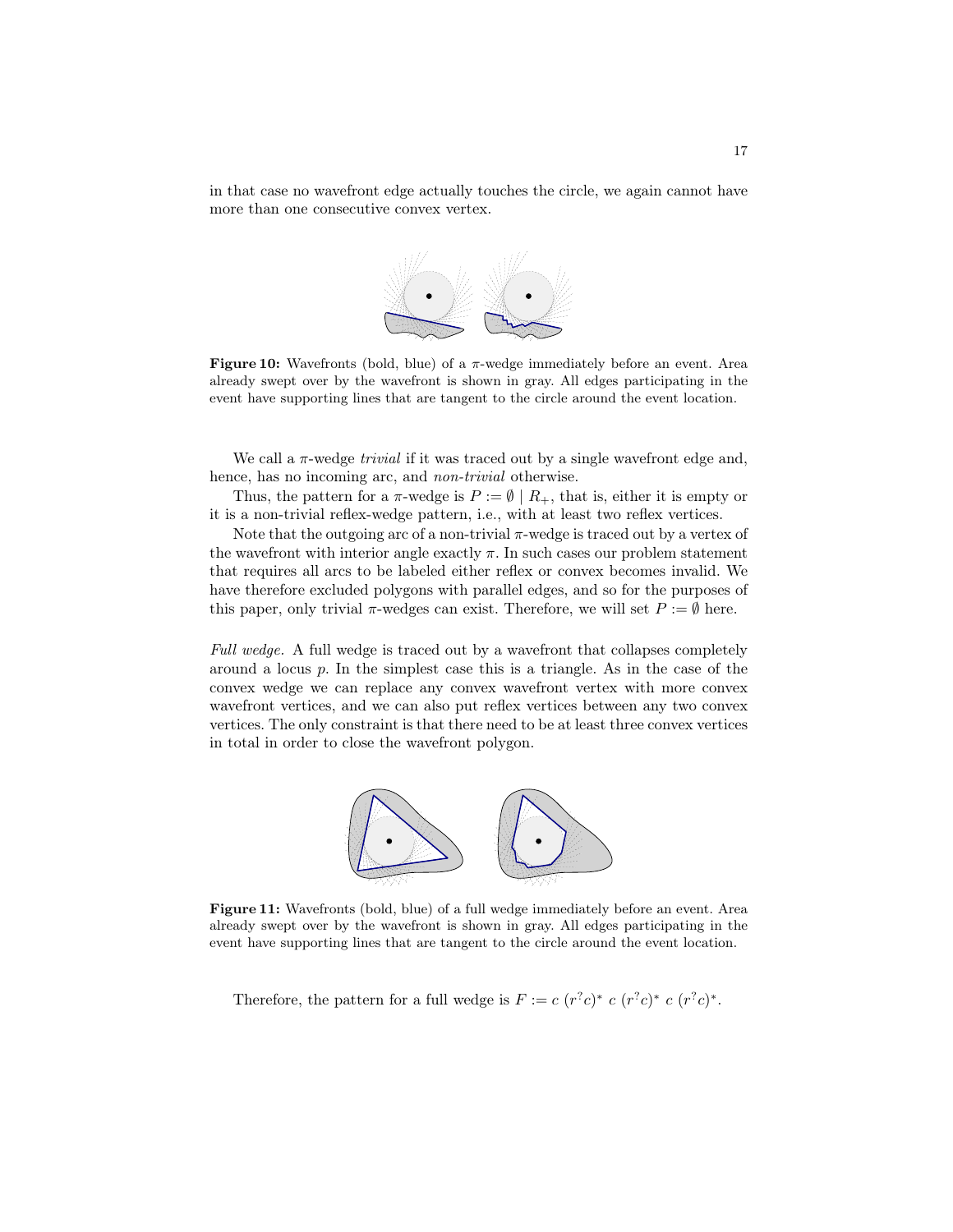Wedge combinations at events. Let us now consider which wedge combinations may be present at an event, and which outgoing wavefront vertices can be created in each case, cf. [Figure 6.](#page-9-0)

So we have now defined patterns  $R, R_+, C, C_+, P$ , and F for wedges that are reflex, convex,  $\pi$ -wedges, or full. Around each node, there may be many wedges, but at most one of them can be convex,  $\pi$ -wedge, or full.

### one convex wedge:

If there is exactly one convex wedge, then it needs to be a non-trivial wedge. (Otherwise there would be no event.) The event will create a single convex outgoing wavefront vertex. The full pattern specification for this event therefore is  $N_a := C_+ \hat{c}$ . See [Figure 6](#page-9-0) (a).

#### one convex wedge and one or more reflex wedges:

The  $1 + n$  wavefront wedges at the event leave a total of  $1 + n$  uncovered (white) sectors that the wavefront will soon sweep. For each of those, a single outgoing arc is created, and it must be convex since each unswept sector has an angle of less than  $\pi$ .  $N_b := C \hat{c} (R \hat{c})^+$ . See [Figure 6](#page-9-0) (b).

#### one  $\pi$ -wedge:

For this to be an event, the  $\pi$ -wedge needs to be non-trivial. The single vertex outgoing from this event will be connecting two wavefront edges sharing a common supporting line and will thus be neither reflex nor convex. We have excluded such cases in our problem statement. See [Figure 6](#page-9-0) (c).

#### one π-wedge and one or more reflex wedges:

This is an extended variant of the classic split event. The node's pattern is  $N_d := P \hat{c} (R \hat{c})^+$ . See [Figure 6](#page-9-0) (d).

#### one reflex wedge:

The wedge has to be non-trivial, else there would be no event. So this is a vertex event, creating a new reflex vertex.  $N_e := R_+ \hat{r}$ . See [Figure 6](#page-9-0) (e).

### two or more reflex wedges all in the same half-plane:

Similar to the previous case, this must be a vertex event creating a new reflex vertex in the empty section whose interior angle is maximal (and thus larger than  $\pi$ ). In all other sections a convex vertex is created.  $N_f := (R \hat{c})^+ R \hat{r}$ . See [Figure 6](#page-9-0) (f).

#### two or more reflex wedges not all in the same half-plane:

Since there is no empty half-plane around the event, a new convex vertex will be created for each empty sector.  $N_g := (R \hat{c})^+ R \hat{c}$ . See [Figure 6](#page-9-0) (g).

### full wedge:

If the complete disk around an event has already been swept by the wavefront, then a wavefront polygon is collapsing about the event location and we have a full wedge.  $N_h := F$ . See [Figure 6](#page-9-0) (h).

Since these are all possible wavefront/wedge combinations, any interior node of the straight skeleton will have to match  $N := N_a|N_b|N_d|N_e|N_f|N_a|N_h$ . Here, "matching" means matching cyclically, i.e., if a tree has a node where we find in cyclic order, a reflex outgoing, a reflex incoming, a convex incoming, and a reflex incoming, i.e.,  $\hat{r}$  r c r, then this would match  $N_e = R_+ \hat{r}$  since we end up with two identical patterns by rotating one string cyclically.

18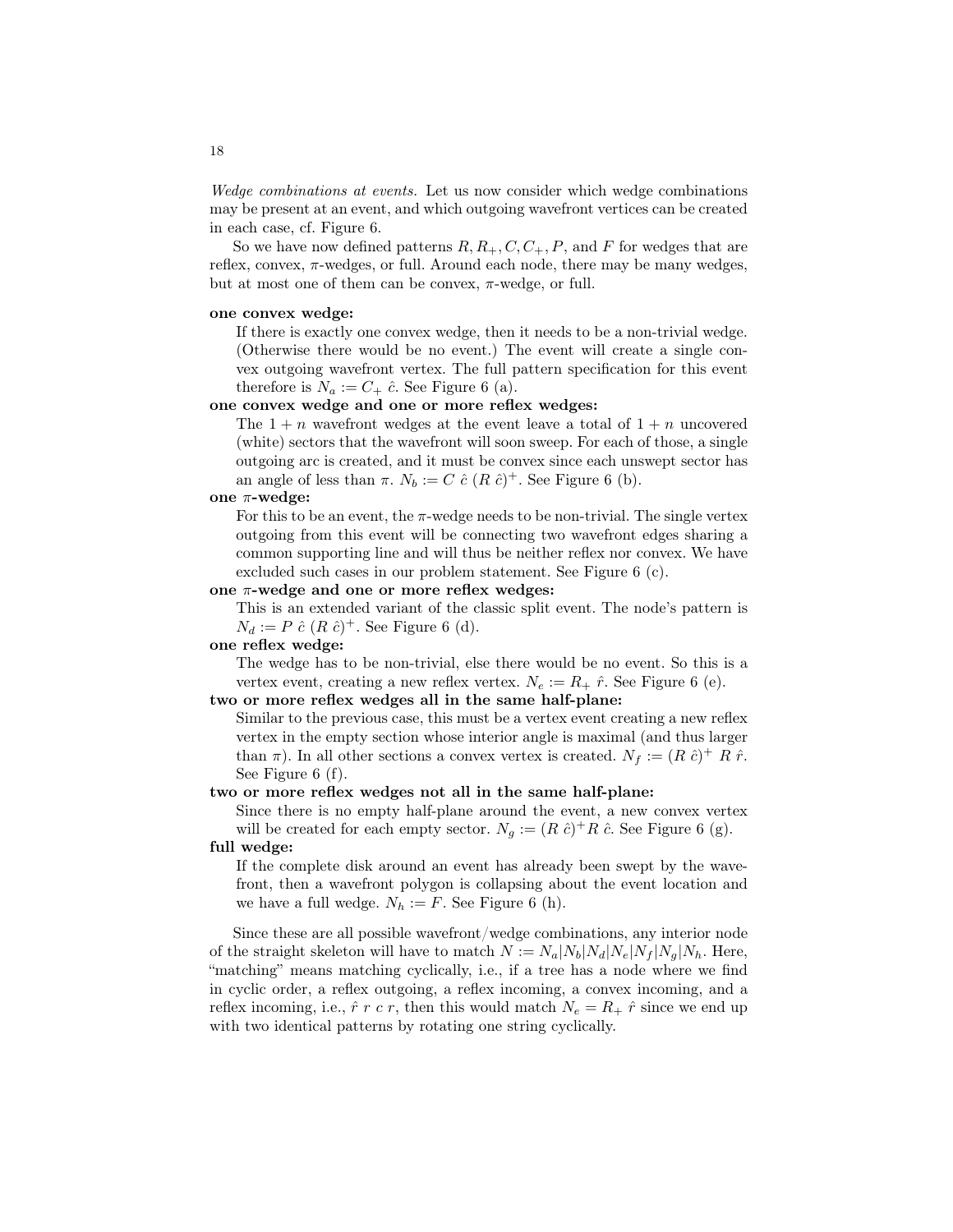# <span id="page-18-0"></span>C Sample construction process [\(Lemma 10\)](#page-10-1)

Suppose we have a split node n matching the pattern  $r c r \hat{c} \hat{c}$ , where each of those arcs has some more tree components on the side not at  $n$ ; see [Figure 12](#page-18-1) (a).

We see that it is a split event, matching the one  $\pi$ -wedge and one or more *reflex wedges* case with  $N_d := P \hat{c} (R \hat{c})^+$ . Here, P is the trivial  $\pi$ -wedge of  $\emptyset$ and the only reflex wedge is  $r c r$ ; see [Figure 12](#page-18-1) (b).

When we get to this split node, we already have created the polygon for one of the components  $C_1$  or  $C_2$ . Assume we did  $C_1$  already and produced  $P_1$ [\(Figure 12](#page-18-1) (c)). We next create a polygon  $P_2$  for  $C_2$ , making sure that the angle at n is sufficiently small to fit at n. In this example it needs to be less than  $\pi - \alpha$ if  $\alpha$  is the angle at n for  $P_1$ .

<span id="page-18-1"></span>

Figure 12: A split node of a tree (a) and its wedge representation (b). A possible polygon  $P_1$  for  $C_1$  (c).

Now that we have all the polygons present at the event node  $n$ , we place them on the plane such the vertices of  $P_1$  and  $P_2$  that correspond to the arc from  $n$  become coincident in the same locus  $p$ . Since this is a split node with a trivial  $\pi$ -wedge we also need to rotate  $P_2$  such that it forms an angle of exactly  $\pi$  with  $P_1$  on one side. Note that it may be necessary to scale  $P_2$  such that it does not intersect anything already constructed.

Next, we compute a small offset of the merged polygons. The vertex  $v$  illustrated in [Figure 13](#page-19-0) (a) currently stands for the entire reflex wedge. However, that wedge originates from three arcs,  $r c r$ , so we split that piece of the wavefront accordingly, see [Figure 13](#page-19-0) (b).